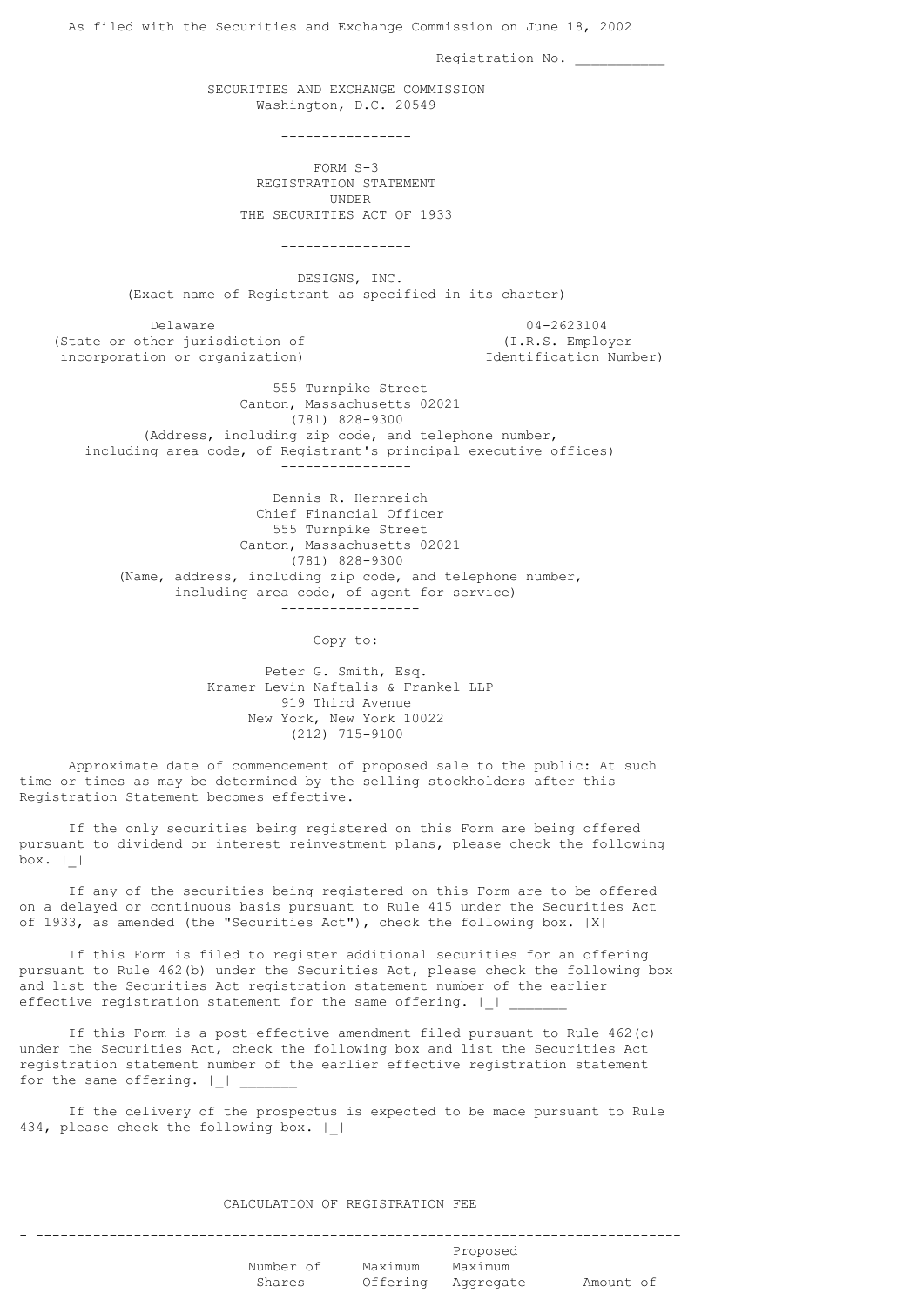| Title of Shares                                    | to be      | Price     | Offering                  | Registration |
|----------------------------------------------------|------------|-----------|---------------------------|--------------|
| to be Registered                                   | Registered | Per Share | Price (1)                 | Fee          |
| Common stock, par value<br>$$0.01$ per share $(2)$ | 19,395,500 | \$6.52    | $$126,361,683$$ $$11,625$ |              |

- (1) Estimated solely for the purpose of calculating the registration fee pursuant to Rule 457(c) under the Securities Act, based on the average of the high and low sales prices for the Registrant's common stock reported on the Nasdaq National Market on June 12, 2002.
- (2) Includes (i) 1,379,300 presently outstanding shares of the Registrant's common stock issued to certain selling stockholders in private placement transactions and (ii) 18,016,200 shares of the Registrant's common stock issuable upon conversion of 180,162 presently outstanding shares of the Registrant's Series B Convertible Preferred Stock issued to certain selling stockholders in private placement transactions. The issuance of common stock upon conversion of the Series B Preferred Stock is subject to approval by the stockholders of the Registrant.

The Registrant hereby amends this Registration Statement on such date or dates as may be necessary to delay its effective date until the Registrant shall file a further amendment which specifically states that this Registration Statement shall thereafter become effective in accordance with Section 8(a) of the Securities Act or until this Registration Statement shall become effective on such date as the Securities and Exchange Commission, acting pursuant to said Section 8(a), may determine.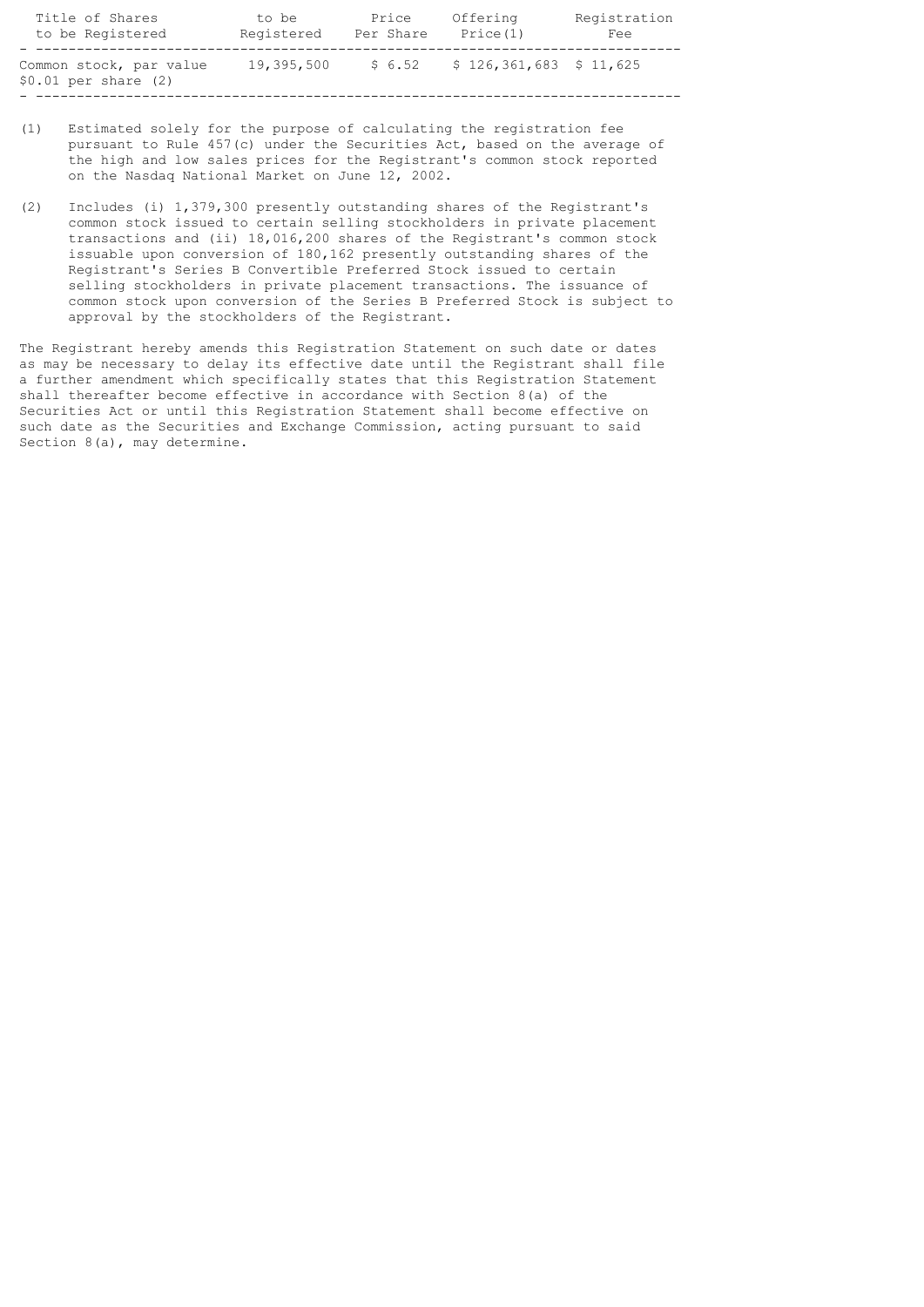The information in this prospectus is not complete and may be changed. These securities may not be sold until the registration statement filed with the Securities and Exchange Commission is effective. This prospectus is not an offer to sell these securities and it is not soliciting an offer to buy these securities in any state where the offer or sale is not permitted.

> Subject to completion, dated June 18, 2002 Preliminary Prospectus ----------------------------- 19,395,500 SHARES DESIGNS, INC. COMMON STOCK -----------------------------

 This prospectus relates to the offer and sale by the selling stockholders listed beginning on page 9 of up to 19,395,500 shares of common stock, par value \$0.01 per share, of Designs, Inc., consisting of 1,379,300 shares of recently issued common stock and 18,016,200 shares of common stock issuable upon conversion of our series B convertible preferred stock, par value \$0.01 per share. We refer to the shares of common stock offered by this prospectus and registered by the registration statement of which this prospectus forms a part as the "Offered Common Stock."

We issued 1,379,300 shares of common stock and 180,162 shares of series B preferred stock to the selling stockholders in private placement transactions in May 2002. Each share of series B preferred stock will be automatically converted into 100 shares of common stock upon approval of the issuance of such common stock by our stockholders, which is intended to be submitted for a vote at the next annual meeting of our stockholders scheduled for August 8, 2002. The selling stockholders may sell all or some of their respective shares of Offered Common Stock listed in this prospectus through public or private transactions, at prevailing market prices, or at privately negotiated prices. We will not receive any proceeds from the sale of any of the shares of Offered Common Stock by the selling stockholders.

 Our common stock is listed on the Nasdaq National Market under the symbol "DESI." On June 17, 2002, the last reported sale price of our common stock was \$7.11 per share.

 If stockholder approval is obtained to change our company's name to "Casual Male Retail Group, Inc." at our next annual meeting of our stockholders, then we intend to change the symbol under which our common stock is listed on the Nasdaq National Market.

 Investing in our common stock involves risks. See "Risk Factors" beginning on page 4.

 Neither the Securities and Exchange Commission nor any state securities commission has approved or disapproved of these securities or determined if this prospectus is truthful or complete. Any representation to the contrary is a criminal offense.

The date of this prospectus is \_\_\_\_\_\_\_\_\_\_, 2002.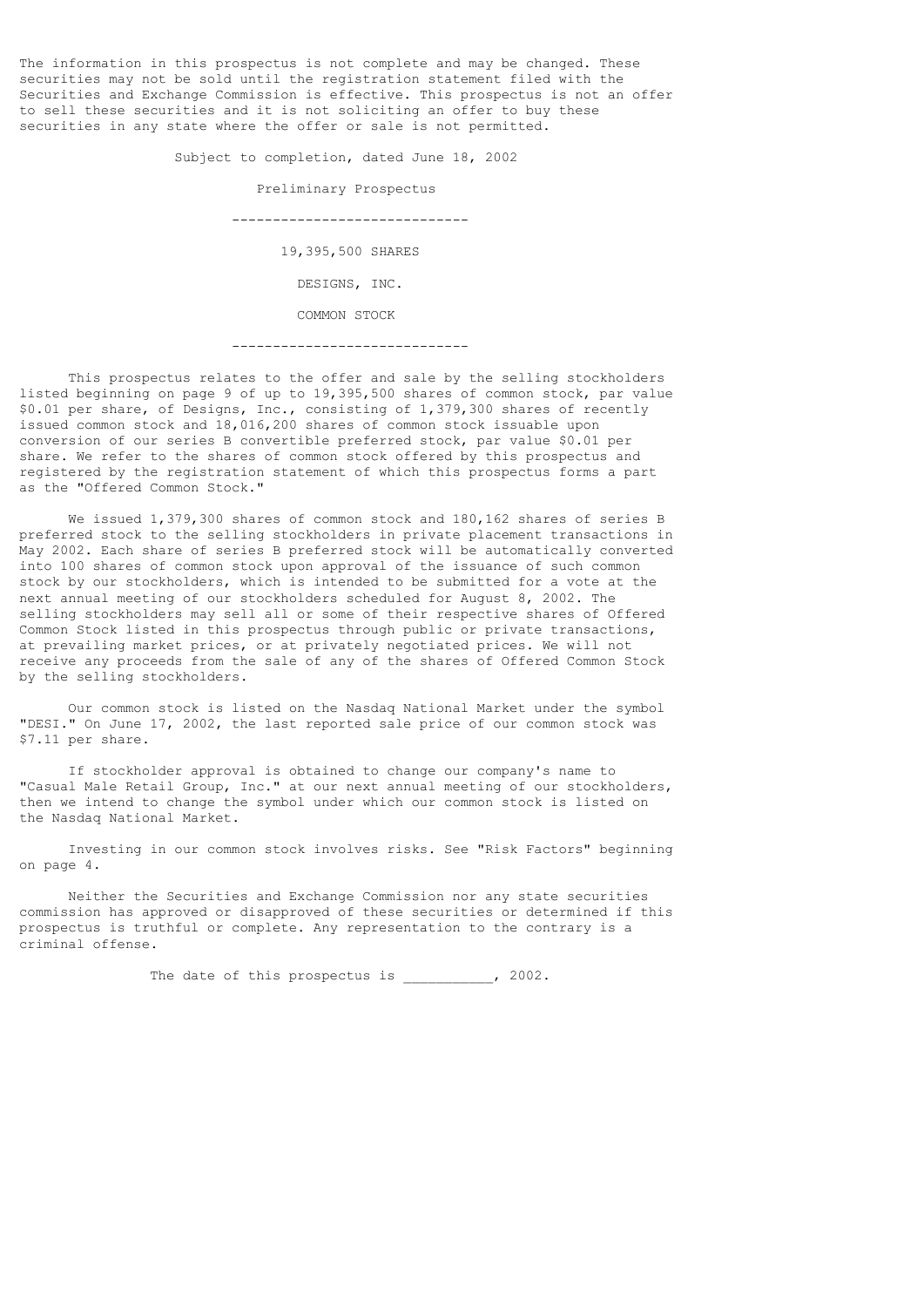# TABLE OF CONTENTS

#### -------------------------------

 You should rely only on the information or representations provided in this prospectus or incorporated by reference into this prospectus. We have not authorized anyone to provide you with any different information or to make any different representations in connection with any offering made by this prospectus. This prospectus does not constitute an offer to sell, or a solicitation of an offer to buy, in any state where the offer or sale is prohibited. Neither the delivery of this prospectus, nor any sale made under this prospectus shall, under any circumstances, imply that the information in this prospectus is correct as of any date after the date of this prospectus.

#### ---------------------------------

### FORWARD-LOOKING STATEMENTS

 This prospectus contains forward looking statements, which include statements based on our current expectations, assumptions, estimates and projections about our business and our industry. The nature of forward-looking information is that such information involves assumptions, risks and uncertainties. Forward-looking information requires our management to make assumptions, estimates, forecasts and projections regarding our future results as well as the future effectiveness of our strategic plans and future operational decisions. Forward-looking statements made by us or on our behalf are subject to the risk that the forecasts, projections, and expectations of management, or assumptions underlying such forecasts, projections and expectations, may become inaccurate. Accordingly, our future financial positions, the actual results of our operations and the implementation of our plans and operations may differ materially from forward-looking statements made by us or on our behalf.

 We use words such as "believes," "anticipates," "expects," "intends," "plans" and similar expressions to identify forward-looking statements, but these are not the exclusive means of identifying these statements. Actual results could differ materially from those projected in any forward-looking statements for the reasons detailed in "Risk Factors" or elsewhere in this prospectus. Before you decide to invest in our common stock, you should be aware that if any of the events described in the "Risk Factors" section and elsewhere in this prospectus occur, they could have an adverse affect on our business. We assume no obligation to update any forward-looking statement.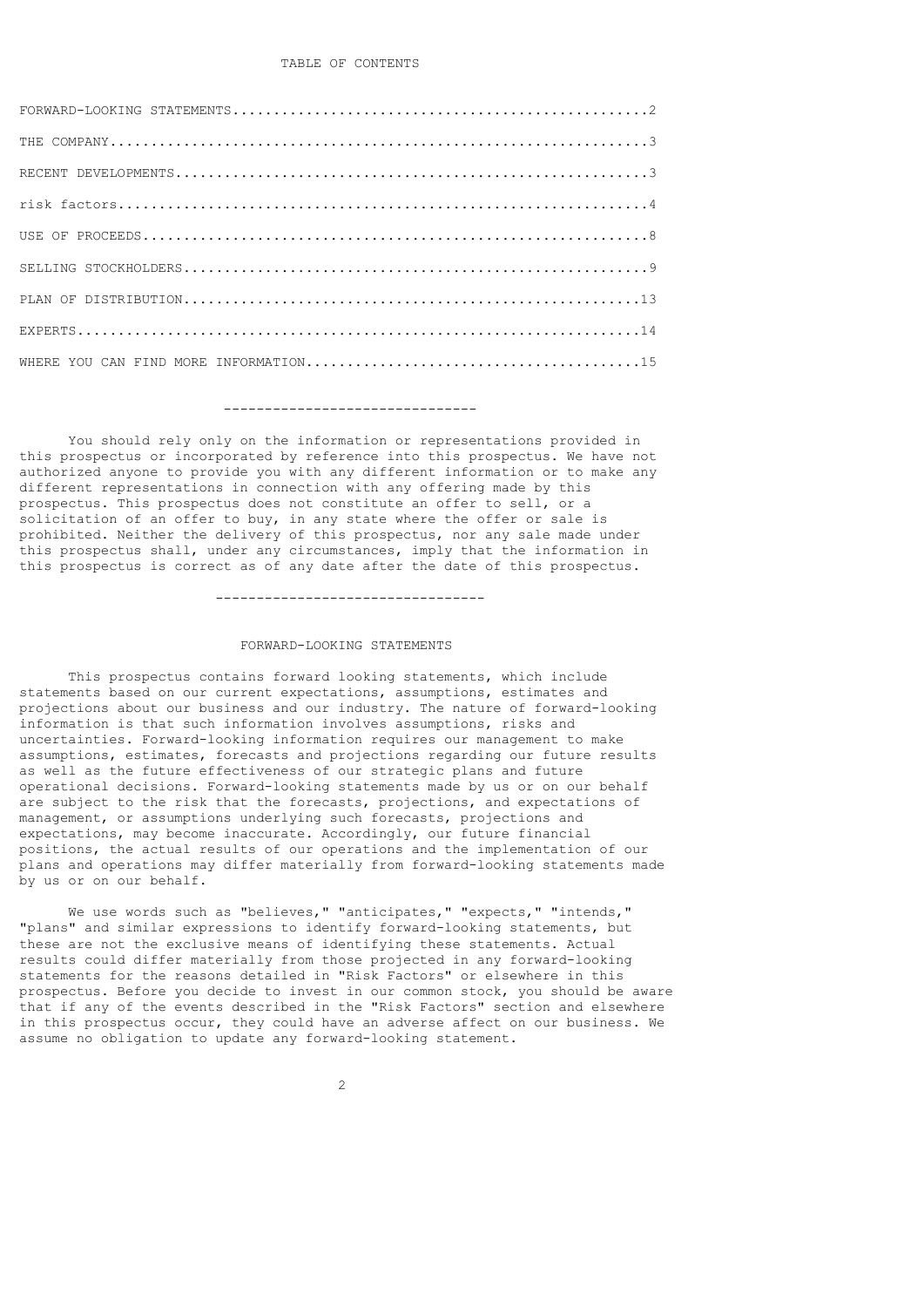# THE COMPANY

 Designs, Inc. is a publicly traded, Massachusetts-based brand retail operator which has historically specialized in selling quality branded apparel and accessories in outlet malls throughout the eastern part of the United States and Puerto Rico. All references in this prospectus to "Designs," "we," "us" and "our" are to Designs, Inc. and its subsidiaries. For over 25 years, through a license agreement with Levi Strauss & Co., we owned and operated retail outlet stores selling exclusively Levi's(R) branded merchandise.

 Expanding upon our core competency of operating retail stores for branded apparel in the outlet channel of distribution, we recently entered into the following arrangements with two well-known apparel manufacturers:

- o In January 2002, we entered into a license agreement with Candie's, Inc., a leading designer and marketer of young women's footwear, apparel and accessories. Under this license agreement, we plan, over the next five years, to open and operate 75 Candie's(R) branded retail stores in outlet malls and value centers throughout the United States. We plan to open 11 Candie's(R) branded stores in outlet malls during the fiscal year ended February 1, 2003.
- o In February 2002, we finalized an exclusive joint venture agreement with EcKo Complex, LLC, a leading design-driven lifestyle brand targeting young men and women. EcKo has worldwide annual sales exceeding \$200 million. Under the joint venture agreement, we will open and operate 75 EcKo(R) branded outlet stores throughout the United States over a six-year period. We plan to open five EcKo(R) branded outlet stores during fiscal 2003.

 We are continuing discussions with several other manufacturers as we strive to become a premier operator of branded retail outlet stores. We believe that manufacturers will find Designs as their logical solution for an outlet channel of distribution of their branded merchandise.

 Our principle executive offices are located at 555 Turnpike Street, Canton, Massachusetts 02021, and our telephone number is (781) 828-9300.

## RECENT DEVELOPMENTS

 As of May 14, 2002, pursuant to an asset purchase agreement entered into as of May 2, 2002, by Designs and Casual Male Corp. and certain of its subsidiaries (which we refer to, collectively, as "Casual Male"), we completed the acquisition of substantially all of the assets of Casual Male for a purchase price of approximately \$170 million, plus the assumption of certain operating liabilities. We were selected as the highest and best bidder for the Casual Male assets at a bankruptcy court ordered auction commencing on May 1, 2002 and concluding on May 2, 2002, and our acquisition of Casual Male was approved by the court on May 7, 2002.

 Casual Male is a leading independent specialty retailer of fashion, casual and dress apparel for big and tall men with annual sales that exceed \$350 million. Casual Male sells its branded merchandise through various channels of distribution including full price and outlet retail stores, direct mail and the internet. Casual Male had been operating under the protection of the U.S. Bankruptcy Court since May 2001.

 The Casual Male acquisition, along with the payment of certain related fees and expenses, was completed with funds provided by: (i) approximately \$30.2 million in additional borrowings from our amended three-year \$120.0 million senior secured credit facility with our bank, Fleet Retail Finance, Inc., (ii) \$15.0 million in a three-year term loan with a subsidiary of Fleet Retail Finance, (iii) proceeds from the private placement of \$24.5 million principal amount of 12% senior subordinated notes due 2007 together with detachable warrants to acquire 1,715,000 shares of our common stock at an exercise price of \$0.01 per share and additional detachable warrants to acquire 1,176,471 shares of our common stock at an exercise price of \$8.50 per share, (iv) proceeds from the private placement of \$11.0 million principal amount of 5% senior subordinated notes due 2007, (v) approximately \$82.5 million of proceeds from the private placement of approximately 1,379,300 shares of newly issued common stock and 180,162 shares of series B preferred stock, and (vi) the assumption of a mortgage note in a principal amount of approximately \$12.2 million.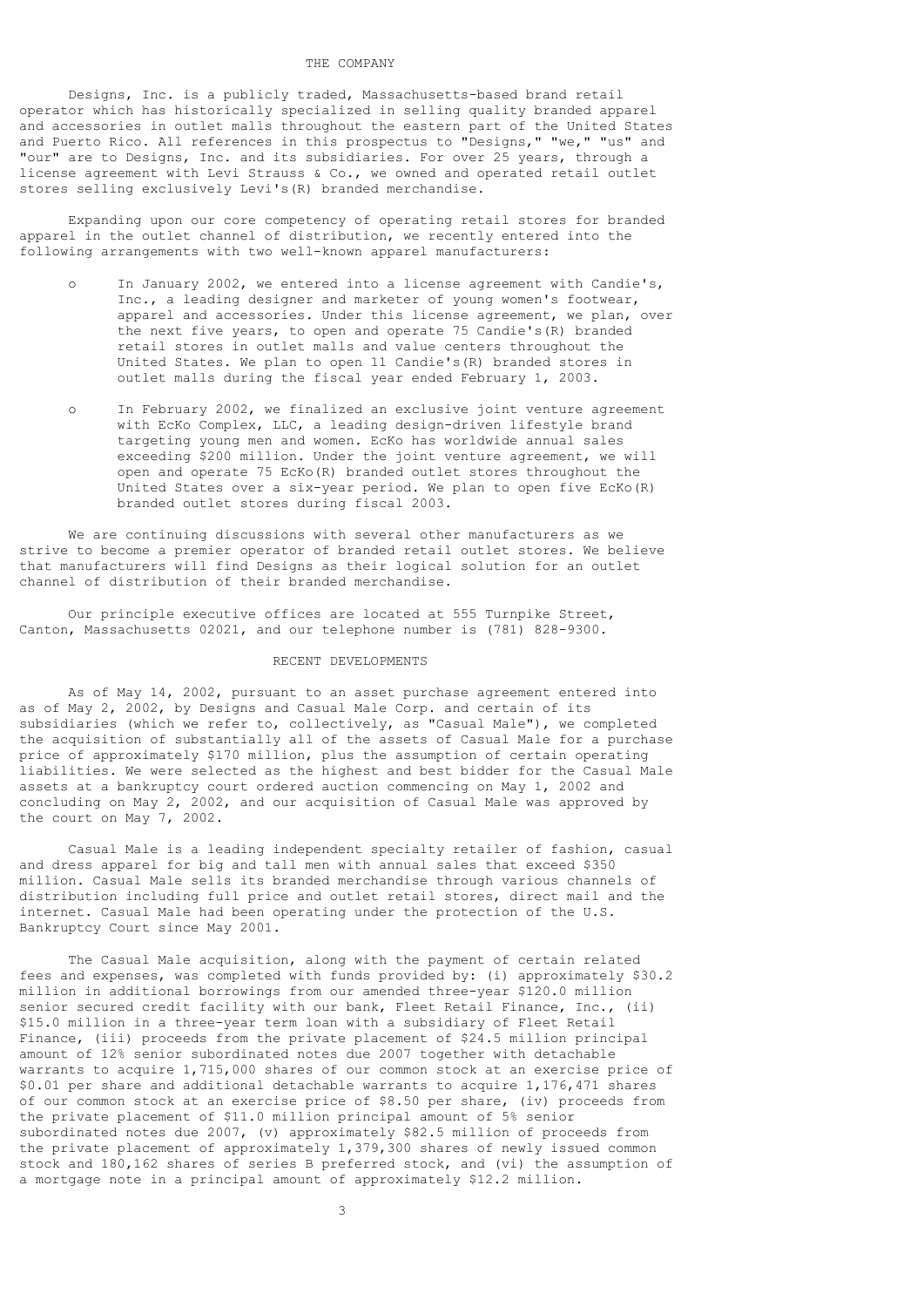The issuance of common stock upon conversion of the series B preferred stock and upon exercise of certain warrants is subject to stockholder approval. We intend to submit for a vote of stockholders the proposal to issue the additional common stock at the annual meeting of stockholders scheduled for August 8, 2002. If stockholder approval is obtained for the issuance of common stock, then each share of the series B preferred stock will automatically convert into 100 shares of common stock.

#### RISK FACTORS

 An investment in the shares of Offered Common Stock involves a high degree of risk. Accordingly, prospective investors should consider carefully the following risk factors, in addition to the other information contained in this prospectus concerning Designs and our business.

Risks Related to the Market in Which We Operate

# Changing Fashion Trends and Consumer Preferences

 Our business is dependent upon our being able to predict fashion trends, customer preferences and other fashion-related factors. Customer tastes and fashion trends are volatile and tend to change rapidly. Our success depends in part upon management's ability to effectively predict and respond to changing fashion tastes and consumer demands and to translate market trends to appropriate saleable product offerings far in advance. If we are unable to successfully predict or respond to changing styles or trends and misjudge the market for our products or any new product lines, our sales will be lower and we may be faced with a substantial amount of unsold inventory or missed opportunities. In response, we may be forced to rely on additional markdowns or promotional sales to dispose of excess, slow-moving inventory, which may have a material adverse effect on our business, financial condition and results of operation.

### Macroeconomic Factors Adversely Affecting the Retail Industry

 Our sales could be adversely affected by a weak retail environment. Apparel retailers are subject to general economic conditions and purchases of apparel may decline at any time, especially during recessionary periods. In addition, our financial performance is also sensitive to changes in consumer spending trends and shopping patterns.

 We understand that the retail industry can be adversely affected by certain economic factors outside of our control that would affect our costs as well as consumer spending behavior. Some of these factors include rising interest rates, negative consumer sentiment brought about by uncertainty over economic recovery and national security, inflation, and rising unemployment. Further, it is well known in the apparel industry that when economic conditions worsen, men are more reluctant than women and children to shop for clothes for themselves. We have no ability to predict or control these economic and political variables.

### Competition in the Retail Industry

 The United States casual apparel market, men's big and tall market and footwear industry are highly competitive with many national and regional department stores, specialty apparel retailers and discount stores offering a broad range of apparel products similar to those products that we sell. Besides retail competitors, we consider any casual apparel manufacturer operating in outlet parks throughout the United States to be a competitor in the casual apparel market. Due to consolidation in the men's apparel industry, it is possible that another competitor, either a mass merchant or a men's specialty store or specialty apparel catalog, could gain market share in men's big and tall apparel due to more favorable pricing, locations, brand and fashion assortment and size availability. Recently, sales of Levi's(R) brand jeans have been impacted by the increased competition from private labels as well as fashion jeans market entrants and by a decrease in national sales trends of Levi's(R) brand products. Our future Candie's(R) Outlet stores face substantial competition in each of our product lines from, among other brands, Skechers, Steve Madden and Esprit. The presence in the marketplace of various fashion trends and the limited availability of shelf space also can affect competition.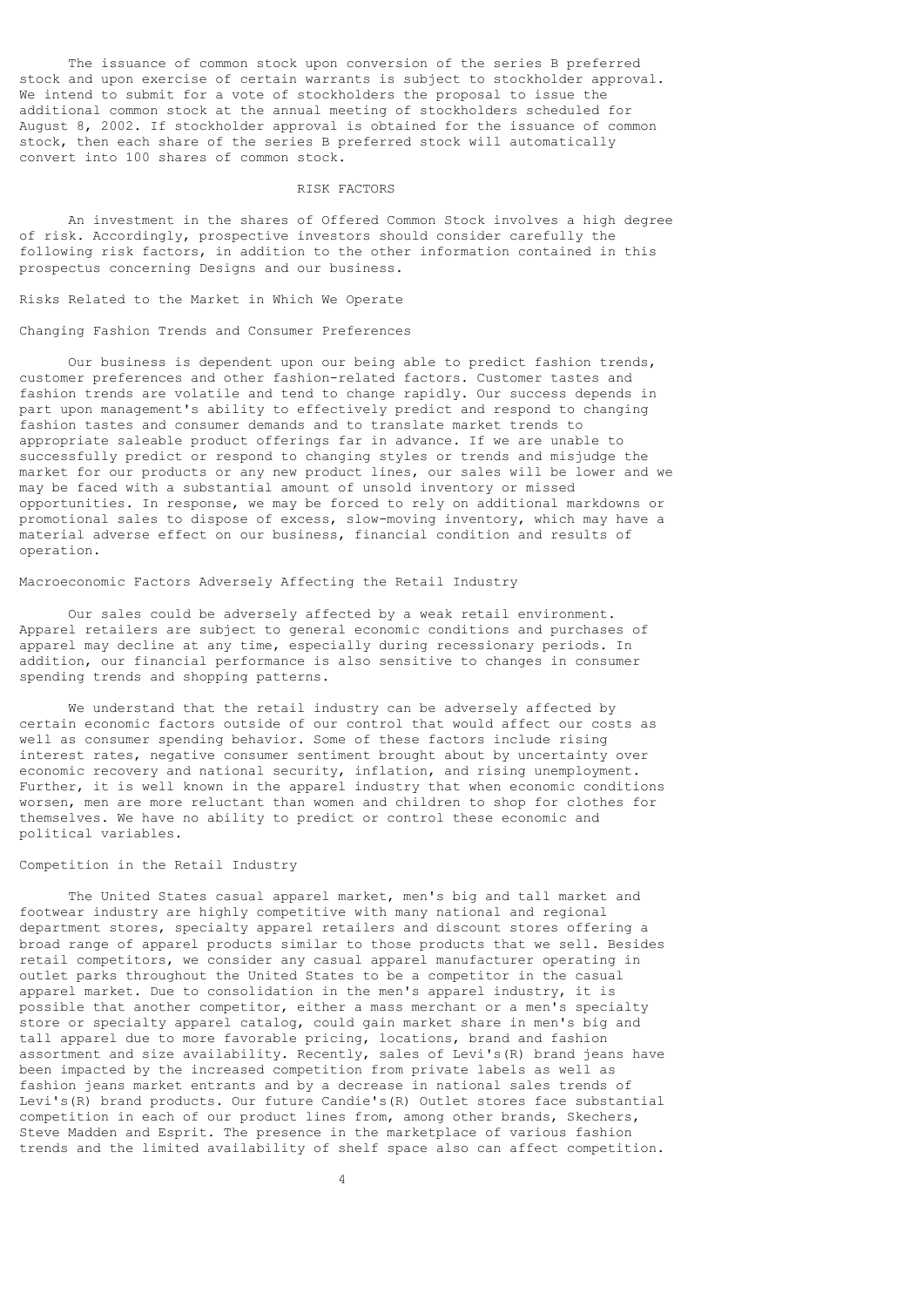There can be no assurance that we will be able to compete successfully with our competitors in the future. Any failure to successfully compete could have a material adverse effect on our business, financial condition and results of operations.

#### Risk Related to Currency Fluctuations

 We may be exposed to foreign currency risk. In the past, some of our contracts to have apparel manufactured in foreign countries were negotiated in United States dollars. If the value of the United States dollar decreases, then the price that we pay for our products could increase, and it is possible that we would not be able to pass this increase on to our customers.

#### Advertising and Promotion

 Our business is directly affected by the success or failure of the advertising and promotional efforts of our vendors, there are no assurances that our future advertising efforts of our company, our vendors or our other licensors will result in increased sales.

#### Risks Related to Our Operations

### Dependence on Key Personnel

 Our success is significantly dependent on the personal efforts, performance and abilities of our key management. The loss of the services of any key members of the management team could have a material adverse effect on our business, financial condition and results of operations. The inability to attract and retain qualified personnel in the future could have a material adverse effect on our business, financial condition and results of operations.

# Information Systems and Control Procedures

 We periodically review, improve and, under certain circumstances, replace our technology and management information systems to provide enhanced support to all operating areas of our company. While we expect to continue to review and upgrade our technology and management information systems, there are no assurances that we can successfully implement such enhancements or that such enhancements will support our operating strategies, or, if such upgrades and enhancements are not successfully implemented, that our current systems will continue to support adequately our management information requirements.

 Moreover, while we believe that our current management information systems are generally adequate to support our business operations, any deficiencies in these systems which could result in less than optimal systems performance could adversely affect our business operations. There are no assurances that our efforts to improve upon and enhance our present management information systems will resolve or eliminate any existing or potential difficulties.

# Dependence on Third Party Manufacturers

 We do not own or operate any manufacturing facilities and are therefore dependent on third parties for the manufacture of our products. In the event that manufacturers are unable or unwilling to ship products to us in a timely manner or continue to manufacture products for us, we would have to rely on other current manufacturing sources or identify and qualify new manufacturers. There can be no assurance that we would be able to qualify such manufacturers for existing or new products in a timely manner or that such manufacturers would allocate sufficient capacity to us in order to meet our requirements.

 Although we believe that we maintain good controls with respect to product specifications and quality, there can be no assurance that manufacturers will continue to produce products that are consistent with our standards.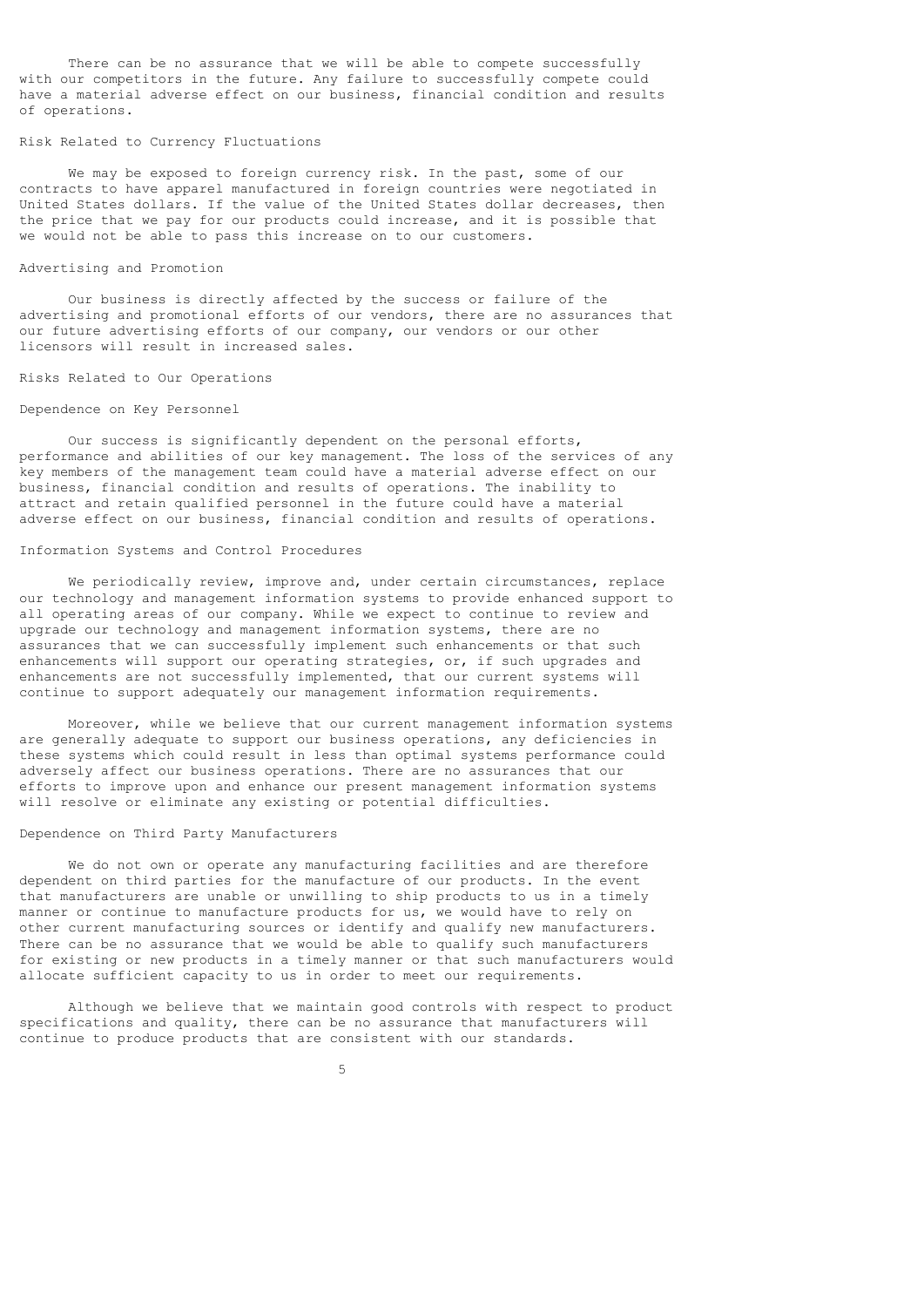Should we experience significant unanticipated demand, we will be required to significantly expand our access to manufacturing, both from current and new manufacturing sources. There can be no assurance that such additional manufacturing capacity will be available on terms as favorable as those obtained from current sources.

### Dependence on Trademarks and Copyrights

 We own and use a number of trademarks and operate under certain trademark license agreements. We believe that these trademarks have significant value and are instrumental in our ability to create and sustain demand for and market our products. We cannot assure that these trademarks and licensing agreements will remain in effect or that they will be renewed. In addition, any future disputes concerning these trademarks and licenses may cause us to incur significant litigation costs or force us to suspend use of the trademarks. For additional details about our license agreements, you should refer to our Annual Report on Form 10-K for the fiscal year ended February 2, 2002 (which we refer to as the "Form 10-K"), which is incorporated herein by reference.

# Expansion and Its Anticipated Financial Effect

 We plan to significantly expand our operations in fiscal 2003 by opening several new stores and expect to have capital expenditures of approximately \$4.0 million. Our expansion plans are discussed in detail in the Form 10-K. Our growth strategy depends on our ability to open and operate new retail stores on a profitable basis. Our operating complexity and management responsibilities will increase as we continue to grow, and we may face challenges in managing our future growth. This anticipated growth will require that we continue to expand and improve our operations, including our distribution infrastructure, and expand, train and manage our employee base. In addition, we may be unable to hire a sufficient number of qualified personnel to work in our new stores or to successfully integrate the stores into our business. Our expansion prospects also depend on a number of other factors, many of which are beyond our control, including, among other things: economic conditions, competition, and consumer preferences. There can be no assurance that we will be able to achieve our store expansion goals. Even if we succeed in opening new stores as planned, we cannot assure you that our newly opened stores will achieve revenue or profitability levels comparable to those of our existing stores in the time periods estimated by us, or at all.

## Acts of Terrorism or War

 Additional actual or threatened acts of terrorism or war could negatively impact availability of merchandise or consumer spending trends and may otherwise adversely impact our business. A portion of our merchandise is imported from other countries. If imported goods become difficult or impossible to bring into the United States, and if we cannot obtain such merchandise from other sources at similar costs, our sales and profit margins may be adversely affected. In the event that commercial transportation is curtailed or substantially delayed, our business may be adversely impacted, as we may have difficulty shipping merchandise to our distribution centers and stores, as well as fulfilling catalog and internet orders. In extreme circumstances, we may be required to suspend operations in some or all of our stores, which could have a material adverse impact on our business, financial condition and result of operations.

# Dilution Through Additional Issuances of Common Stock

 In private placement transactions in May 2002, we issued shares of common stock, preferred stock convertible into common stock and warrants to purchase common stock. The issuance of common stock upon conversion of the preferred stock and exercise of the warrants and other issuances of additional common stock by us, from time to time, subjects our common stock to the dilutive effects of such issuances.

#### Certain Corporate Governance Matters

 It is possible that certain provisions of the Delaware General Corporation Law or, if the proposal to change our state of incorporation from Delaware to Nevada is approved at our annual meeting of stockholders scheduled for August 8, 2002, the Nevada corporate law may make it more difficult to accomplish transactions which stockholders may otherwise deem to be in their best interests. Such provisions may be deemed to have an anti-takeover effect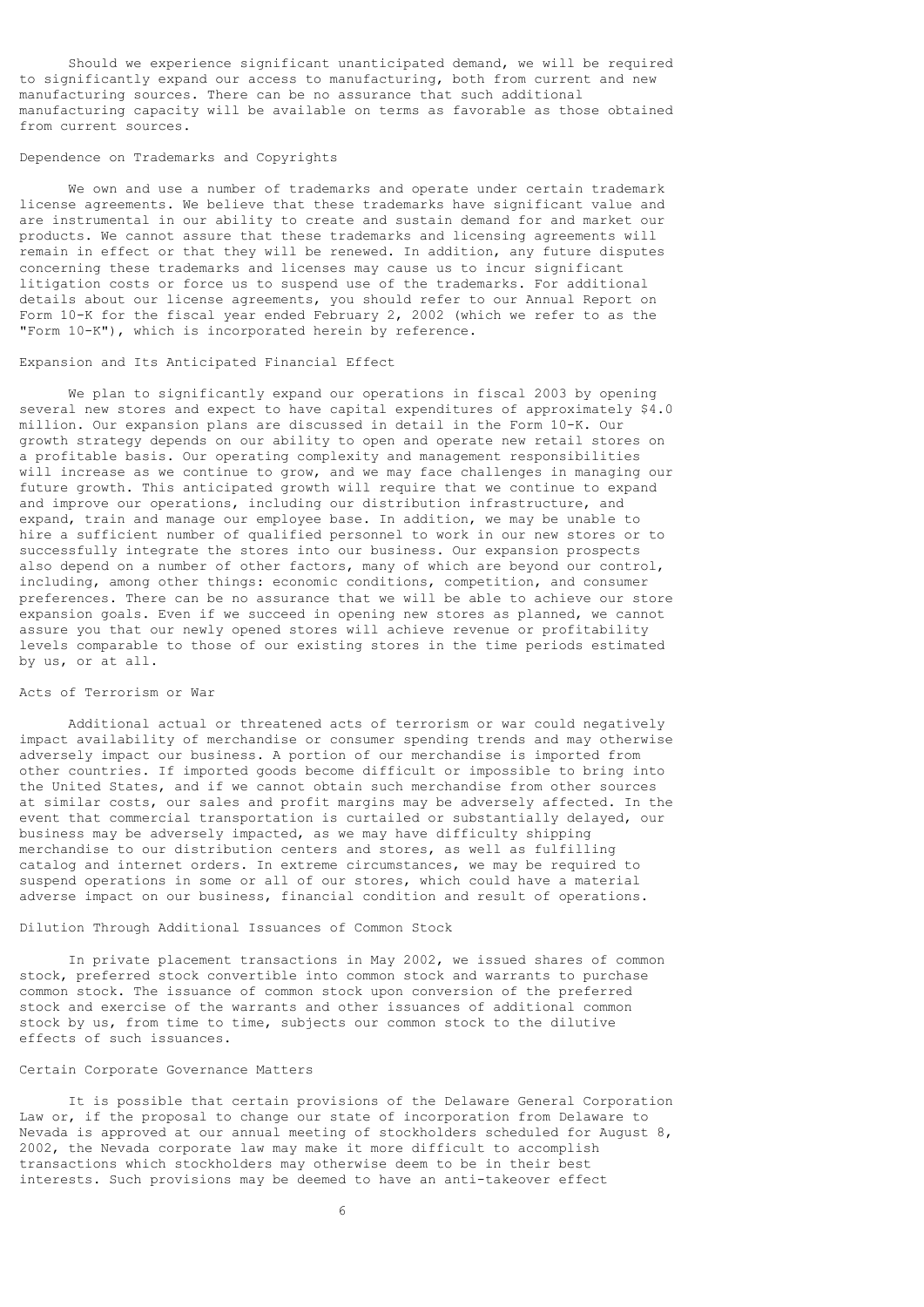and may delay, defer or prevent a tender offer or takeover attempt that might result in the receipt of a premium over the market price for the securities held by stockholders.

Risks Relating to Our Acquisition of Casual Male

### Potential Failure to Realize Cost Savings

 We anticipate significant cost savings following our May 2002 acquisition of Casual Male, primarily through headcount reductions and economies of scale in purchasing. It is possible that the contemplated reductions fail to take place on the scale proposed due to unforeseen or underestimated needs for the employees in question. It is also possible that the cost savings associated with achieving purchasing economies fail to materialize due to unsuccessful negotiations with key vendors. There is also a cost to realizing the potential savings and these costs could potentially be higher than originally contemplated in management's projections. In such an instance, the amount of the cost savings would be offset by the higher costs of realizing the savings, thereby reducing the overall benefit.

### Execution Risks Related to Acquisition

 Following the Casual Male acquisition, we face execution risk on two fronts: (i) successful post-acquisition integration of Casual Male and (ii) on-schedule store openings as outlined in our licensing and joint venture agreements with Candie's, Inc. and EcKo Complex, LLC, respectively. It is possible that unforeseen pitfalls during the post-acquisition integration effort could adversely affect our core operation of operating branded outlet stores. In such an event, both sales and profit margins would be adversely impacted.

# Difficulty in Managing Multiple Brands in Different Channels of Distribution

 Several retailers have had problems executing a corporate strategy aimed at operating multiple brands in multiple channels. We have expertise in the outlet channel of distribution, but the Casual Male acquisition introduces operations in the specialty store and internet channels of distribution. We are now also responsible for all aspects of brand management with respect to the Casual Male brand, including advertising and promotion, and the servicing and merchandising of private label merchandise, which currently represent approximately 75% of Casual Male's merchandise inventory. Under the current operating model, this function is mostly the responsibility of the branded manufacturer. We have entered into a strategic partnership with a well-known branded apparel manufacturer to help mitigate these risks.

# Possible Shifts in Target Demographic

 Research provided to Casual Male by The NPD Group suggests that big and tall men account for approximately 10% of the male population. Casual Male currently targets big and tall men in the 25-54 age group. However, as more and more food retailers begin to compete on the basis of providing more healthy menus, and American pop-culture becomes more health conscious, the size of this target demographic could decrease, resulting in lower sales.

## Restrictions Imposed by Covenants

 The Third Amended and Restated Loan and Security Agreement that we entered into with Fleet Retail Finance and other lenders on May 14, 2002 contains numerous operating covenants that will limit the discretion of management with respect to certain business matters, and which will place restrictions on, among other things, our ability to incur additional indebtedness, to create liens or other encumbrances, and to make certain payments or investments, loans and guarantees. This could have a material adverse effect on our business, financial condition and results of operation.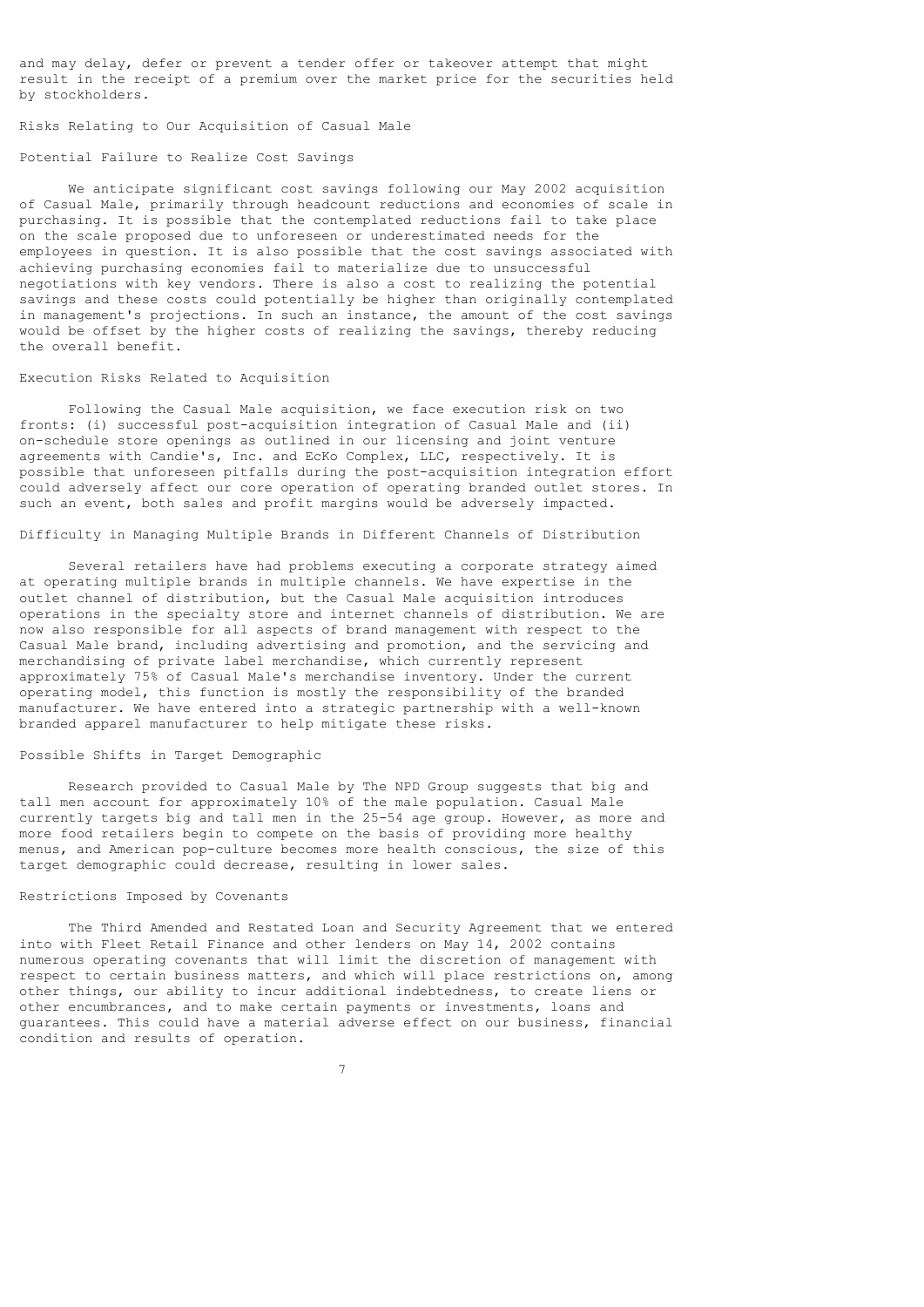### Impact of Increased Leverage on Relationship with Suppliers

 As a result of the additional debt we incurred to finance the Casual Male acquisition, we have become a highly leveraged company. This will have several important effects on our future operations including, but not limited to, (i) a substantial portion of our cash flow from operations must be dedicated to the payment of interest on our indebtedness and will not be available for other purposes, (ii) certain restrictions related to our borrowing may limit our ability to borrow additional funds or dispose of assets and may affect our flexibility in planning for, and reacting to, changes in it business, including other possible acquisition activities, and (iii) our ability to obtain additional financing in the future for working capital, capital expenditures, acquisitions, general corporate or other purposes may be impaired.

 Based on the foregoing, our credit risk profile has changed from that of a historically unleveraged company to that of a highly leveraged company. As such, certain suppliers may change the terms under which they are willing to extend trade credit to us. In the event that suppliers reduce credit terms or place us on a cash-on-delivery (C.O.D.) basis, our working capital liquidity could be substantially reduced.

 We hope to mitigate this risk by purchasing approximately 60% of our inventory from two suppliers, both of whom we have long-term relationships with, and who require payment on 30 to 60 day terms. Also, we intend to source merchandise on an increasing basis from a potential strategic partner, which is both an investor in and vendor to Designs and, as such, is likely to be incentivized to act in our best interest by extending attractive payment terms.

### Dividends

 We presently intend to retain earnings for working capital and to fund capital expenditures. Accordingly, there is no present intention to pay dividends on any shares of our common stock. In addition, the Third Amended and Restated Loan and Security Agreement further restricts the payment of dividends.

#### USE OF PROCEEDS

 We will not receive any proceeds from any sales of the shares of the Offered Common Stock.

8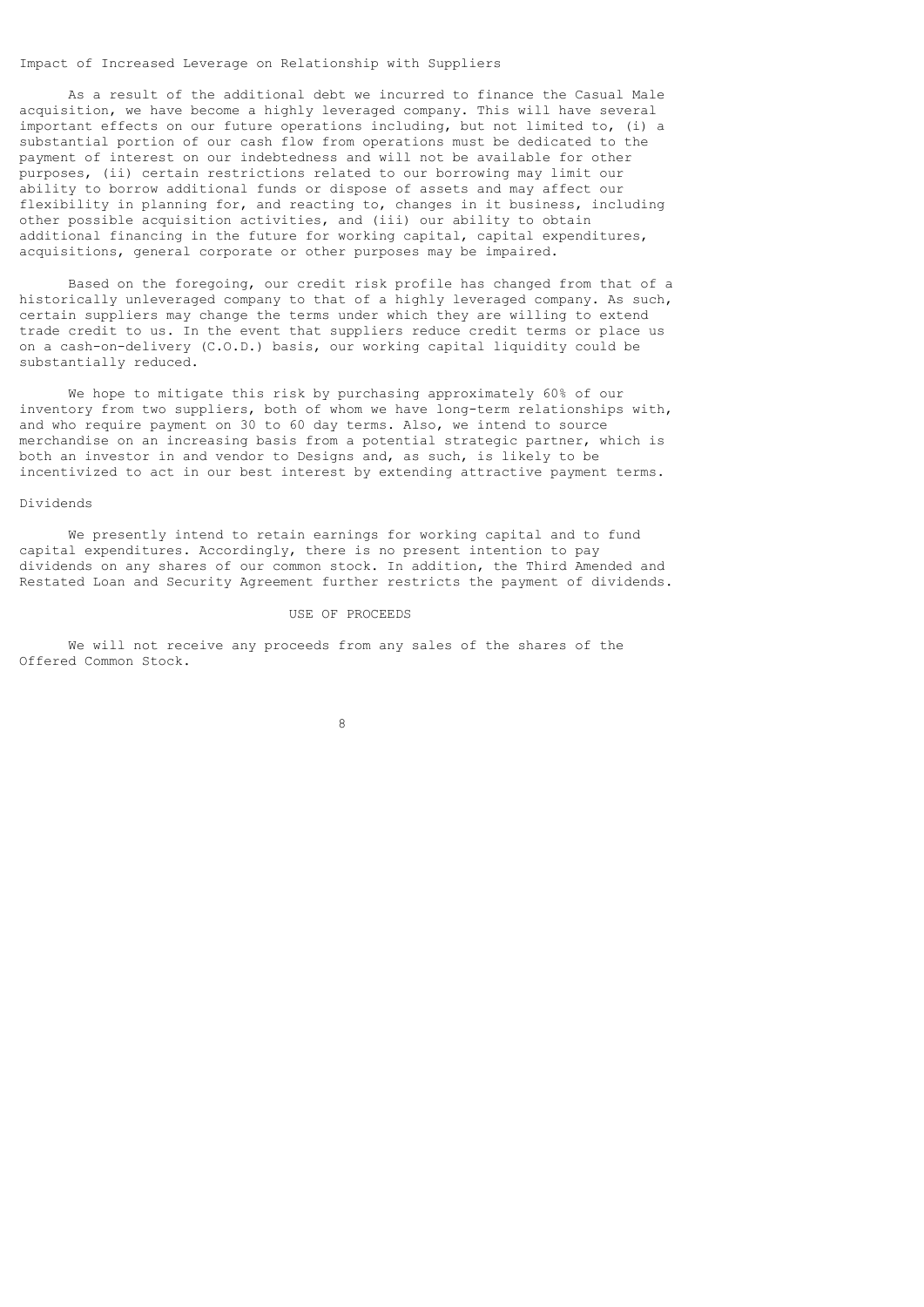# SELLING STOCKHOLDERS

 In May 2002, we issued to certain investors in private placement transactions a total of 180,162 shares of series B preferred stock and 1,379,300 shares of common stock. Each share of series B preferred stock will be automatically converted into 100 shares of common stock upon approval by our stockholders of the proposal to approve the issuance of common stock upon conversion of the series B preferred stock. We intend to submit this proposal for a vote of stockholders at the next annual meeting of our stockholders scheduled for August 8, 2002. These transactions and the proposal are described more fully in our Current Report on Form 8-K filed on May 23, 2002, as amended on May 23, 2002 and June 14, 2002, and our definitive Proxy Statement filed on ], 2002, all of which are incorporated herein by reference.

 The following table sets forth information as of June 3, 2002, regarding the beneficial ownership of shares of common stock by the selling stockholders. The table presents the total number of shares of common stock owned by the selling stockholders prior to the offering contemplated by this prospectus, the total number of shares of Offered Common Stock included in the offering and, assuming the selling stockholders will offer all of the shares of Offered Common Stock pursuant to the offering contemplated by this prospectus, the total number of shares of common stock owned by the selling stockholders after completion of the offering. This prospectus offers, and the registration statement of which this prospectus forms a part registers, only the shares of Offered Common Stock, which are listed in the table below in the column titled "Number of shares of Offered Common Stock." Selling stockholders may sell only shares of Offered Common Stock pursuant to the offering. The presentation is based on the 15,989,343 shares of our common stock that were outstanding on June 3, 2002 and 34,005,543 shares of our common stock that we expect to be outstanding following the offering, which includes all the shares of common stock anticipated to be issued after stockholder approval of the issuance of common stock upon conversion of the series B preferred stock.

 The following table and notes following the table were prepared based on information provided to us by the listed selling stockholders. Other than as set forth in the footnotes to the following table, the selling stockholders have not had any material relationship with Designs within the past three years.

| Selling Stockholder                          | Number of<br>shares<br>owned<br>the | prior to Number of owned owned<br>shares of subsequent subsequent<br>offering Offered to the to the<br>(1) Common Stock offering offering | shares | Percentage<br>of<br>Number of outstanding<br>shares |
|----------------------------------------------|-------------------------------------|-------------------------------------------------------------------------------------------------------------------------------------------|--------|-----------------------------------------------------|
|                                              |                                     |                                                                                                                                           |        |                                                     |
| 300 Plaza Drive Associates                   |                                     | 25,000 25,000                                                                                                                             |        | $\star$                                             |
| Almarc Trading Corp. Defined<br>Benefit Plan |                                     | 25,000 25,000                                                                                                                             |        | $\star$                                             |
| AMT Asset Management, LP                     |                                     | 50,000 50,000                                                                                                                             |        | $\star$                                             |
| Barclays Global Investors Ltd.               |                                     | 33,000 33,000                                                                                                                             | $- -$  | $\star$                                             |
| Baron Asset Fund on behalf of                |                                     | 2,353,000 2,353,000                                                                                                                       |        | $\star$                                             |
| the Small Cap Fund Series                    |                                     |                                                                                                                                           |        |                                                     |
| Benchmark Partners, LP                       | 235,300                             | 235,300                                                                                                                                   |        | $\star$                                             |
| Brahman Bull Fund, L.P.                      | 148,200                             | 148,200                                                                                                                                   |        | $\star$                                             |
| Brahman C.P.F. Partners, L.P.                |                                     | 66,800 66,800                                                                                                                             |        | $\star$                                             |
| Brahman Institutional Partners,              |                                     | 52,200 52,200                                                                                                                             | $- -$  | $\star$                                             |
| L.P.                                         |                                     |                                                                                                                                           |        |                                                     |
| Brahman Partners II Offshore, Ltd.           |                                     | 94,200 94,200                                                                                                                             |        | $\star$                                             |
| Brahman Partners II, L.P.                    |                                     | 46,100 46,100                                                                                                                             |        | $\star$                                             |
| Brahman Partners III, L.P.                   |                                     | 8,600 8,600                                                                                                                               |        | $\star$                                             |
| The Branagh Revocable Trust,                 | 6,500                               | 6,500                                                                                                                                     | $- -$  | $\star$                                             |
| Peter W. Branagh and Ramona Y                |                                     |                                                                                                                                           |        |                                                     |
| Branagh, Trustees                            |                                     |                                                                                                                                           |        |                                                     |
| Bric Retail, L.P.                            |                                     | 15,700 10,600                                                                                                                             | 5,100  | $\star$                                             |
| Bric6, LP                                    | 225,200                             | 218,400                                                                                                                                   | 6,800  | $\star$                                             |
| Bricoleur Enhanced, L.P.                     | 219,400                             | 219,300                                                                                                                                   | 100    | $\star$                                             |
| Bricoleur Managed Trust                      |                                     | 48,900 48,900                                                                                                                             | $- -$  | $\star$                                             |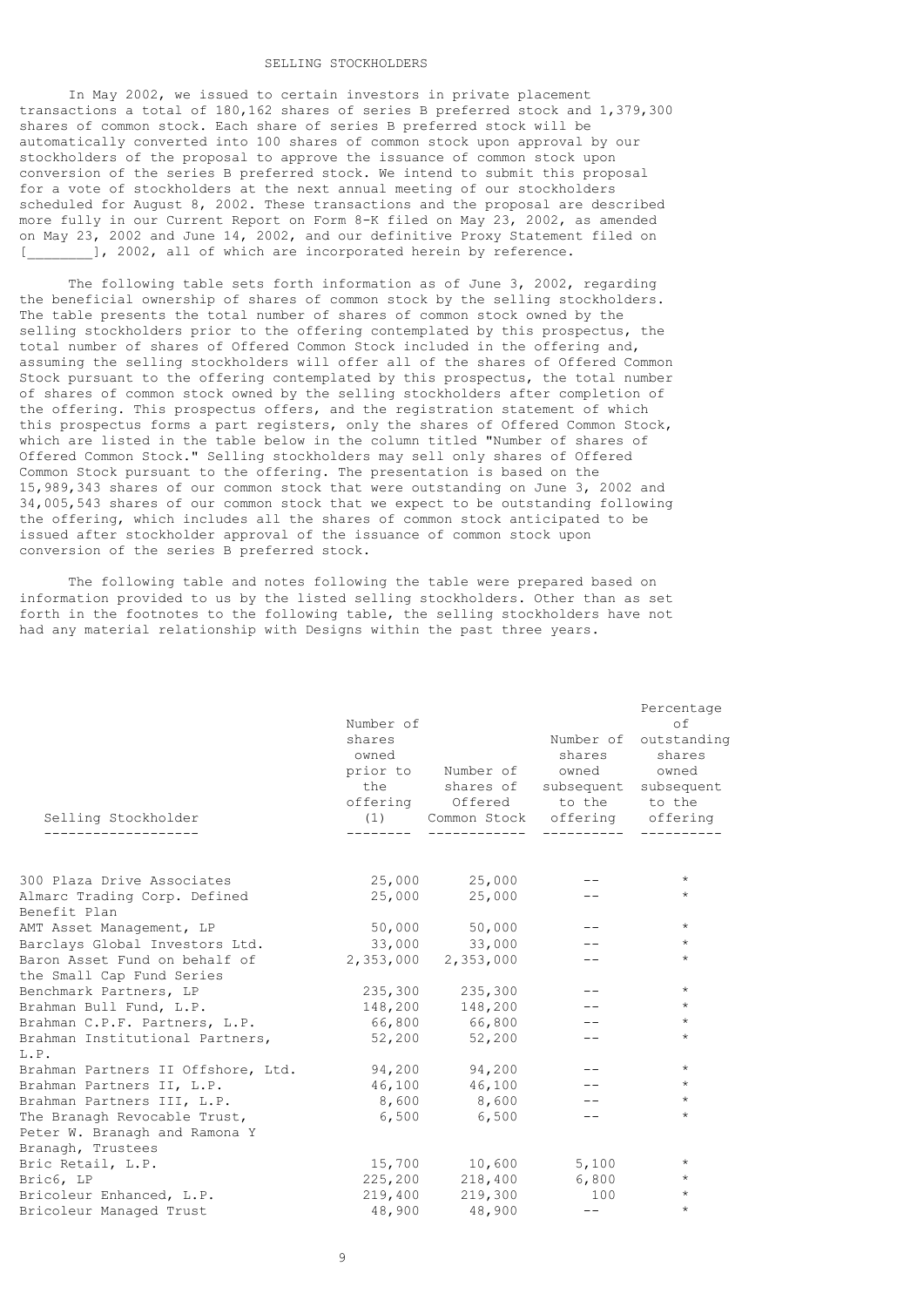|                                                        |                  |                                                                            |                                                                                                                                                                                                                                                                                                                                                                                              | Percentage            |
|--------------------------------------------------------|------------------|----------------------------------------------------------------------------|----------------------------------------------------------------------------------------------------------------------------------------------------------------------------------------------------------------------------------------------------------------------------------------------------------------------------------------------------------------------------------------------|-----------------------|
|                                                        | Number of        |                                                                            |                                                                                                                                                                                                                                                                                                                                                                                              | οf                    |
|                                                        | shares           |                                                                            |                                                                                                                                                                                                                                                                                                                                                                                              | Number of outstanding |
|                                                        | owned            |                                                                            | shares                                                                                                                                                                                                                                                                                                                                                                                       | shares                |
|                                                        |                  | prior to Number of owned owned                                             |                                                                                                                                                                                                                                                                                                                                                                                              |                       |
|                                                        |                  | the shares of subsequent subsequent<br>offering Offered to the to the      |                                                                                                                                                                                                                                                                                                                                                                                              |                       |
|                                                        |                  |                                                                            |                                                                                                                                                                                                                                                                                                                                                                                              |                       |
| Selling Stockholder                                    |                  | (1) Common Stock offering offering                                         |                                                                                                                                                                                                                                                                                                                                                                                              |                       |
| --------------------                                   |                  |                                                                            |                                                                                                                                                                                                                                                                                                                                                                                              |                       |
|                                                        |                  |                                                                            |                                                                                                                                                                                                                                                                                                                                                                                              |                       |
| Bricoleur Offshore, Ltd.                               |                  |                                                                            |                                                                                                                                                                                                                                                                                                                                                                                              | $\star$               |
| Bricoleur Partners II, L.P.                            |                  | 361,900         361,000<br>305,500         304,700                         | 900<br>800                                                                                                                                                                                                                                                                                                                                                                                   | $\star$               |
| Bricoleur Partners, L.P.                               |                  | $250,900$ $238,500$ $12,400$ *                                             |                                                                                                                                                                                                                                                                                                                                                                                              |                       |
| Bricoleur-Plus Fund, Ltd.                              |                  |                                                                            |                                                                                                                                                                                                                                                                                                                                                                                              | $\star$               |
| Allen Brill                                            |                  |                                                                            | 7,500                                                                                                                                                                                                                                                                                                                                                                                        | $\star$               |
| Brook Road Nominee Trust                               |                  | $50,000$ $50,000$                                                          |                                                                                                                                                                                                                                                                                                                                                                                              | $\star$               |
| Buckingham RAF Int'l Partners, 110,600 110,600         |                  |                                                                            | $\frac{1}{2} \frac{1}{2} \frac{1}{2} \frac{1}{2} \frac{1}{2} \frac{1}{2} \frac{1}{2} \frac{1}{2} \frac{1}{2} \frac{1}{2} \frac{1}{2} \frac{1}{2} \frac{1}{2} \frac{1}{2} \frac{1}{2} \frac{1}{2} \frac{1}{2} \frac{1}{2} \frac{1}{2} \frac{1}{2} \frac{1}{2} \frac{1}{2} \frac{1}{2} \frac{1}{2} \frac{1}{2} \frac{1}{2} \frac{1}{2} \frac{1}{2} \frac{1}{2} \frac{1}{2} \frac{1}{2} \frac{$ | $\star$               |
| L.P.                                                   |                  |                                                                            |                                                                                                                                                                                                                                                                                                                                                                                              |                       |
| Buckingham RAF Partners II, L.P. 55,600 51,800 3,800 * |                  |                                                                            |                                                                                                                                                                                                                                                                                                                                                                                              |                       |
| Buckingham RAF Partners, L.P.                          |                  | 720,900 661,200 59,700                                                     |                                                                                                                                                                                                                                                                                                                                                                                              | $\star$               |
| BY Partners, L.P.                                      |                  | 289,800         289,800<br>397,000        100,000                          | $\sim$ $  -$                                                                                                                                                                                                                                                                                                                                                                                 | $\star$               |
| Carafe Investment Co. Ltd.                             |                  |                                                                            | 297,000 *                                                                                                                                                                                                                                                                                                                                                                                    |                       |
| Clark Partners I, L.P. (2) 1,411,800                   |                  | 1,411,800                                                                  | $  -$                                                                                                                                                                                                                                                                                                                                                                                        | $\star$               |
| Stewart L. Cohen                                       | 23,500<br>18,900 | $23,500$<br>10.11                                                          |                                                                                                                                                                                                                                                                                                                                                                                              | $\star$               |
| Cragswood, Ltd.                                        |                  | 18,900                                                                     | $- -$                                                                                                                                                                                                                                                                                                                                                                                        | $\star$               |
| Kenneth C. Cummins (3)                                 |                  | $69,100$ $10,000$ $59,100$                                                 |                                                                                                                                                                                                                                                                                                                                                                                              | $\star$               |
| Walter Fischer                                         |                  |                                                                            |                                                                                                                                                                                                                                                                                                                                                                                              | $\star$               |
| Glenhill Capital, LP                                   |                  | $60,000$ $50,000$ $10,000$<br>1,129,500 1,129,500 --<br>282,400 282,400 -- |                                                                                                                                                                                                                                                                                                                                                                                              | $\star$               |
| Glenhill Capital Overseas                              |                  |                                                                            |                                                                                                                                                                                                                                                                                                                                                                                              | $\star$               |
| Partners Ltd.                                          |                  |                                                                            |                                                                                                                                                                                                                                                                                                                                                                                              |                       |
| Howard Gonchar                                         |                  | 31,500 23,500 8,000                                                        |                                                                                                                                                                                                                                                                                                                                                                                              | $\star$               |
| Richard W. Greene IRA                                  |                  | $25,000$ $25,000$                                                          |                                                                                                                                                                                                                                                                                                                                                                                              | $\star$               |
| Jon D. Gruber & Linda W. Gruber                        |                  | $61,900$ $58,900$ $3,000$<br>125,800 121,800 $4,000$<br>23,500 23,500 --   |                                                                                                                                                                                                                                                                                                                                                                                              | $\star$               |
| Gruber & McBaine International                         |                  |                                                                            |                                                                                                                                                                                                                                                                                                                                                                                              | $\star$               |
| Patrick M. Guarini                                     |                  |                                                                            |                                                                                                                                                                                                                                                                                                                                                                                              | $\star$               |
| Guerrilla IRA Partners                                 |                  | 14,000 14,000                                                              |                                                                                                                                                                                                                                                                                                                                                                                              | $\star$               |
| Guerrilla Partners                                     | 33,100           |                                                                            |                                                                                                                                                                                                                                                                                                                                                                                              | $\star$               |
| Dennis R. Hernreich (4)                                |                  |                                                                            |                                                                                                                                                                                                                                                                                                                                                                                              | $\star$               |
| Hocky Capital, LP                                      | 227,100          | 227,100                                                                    | <b>Service</b> State                                                                                                                                                                                                                                                                                                                                                                         | $\star$               |
| Hocky Capital QP LP                                    |                  | 224,800 224,800                                                            | $\sim$ $\sim$ $-$                                                                                                                                                                                                                                                                                                                                                                            | $\star$               |
| Allison Holtzman IRA, Bear                             | 7,800            | 7,800                                                                      | $---$                                                                                                                                                                                                                                                                                                                                                                                        | $\star$               |
| Stearns Securities Corp. Custodian                     |                  |                                                                            |                                                                                                                                                                                                                                                                                                                                                                                              |                       |
| Marc L. Holtzman                                       |                  | 23,500 23,500                                                              | $---$                                                                                                                                                                                                                                                                                                                                                                                        | $\star$               |
| Marc L. Holtzman, Trustee for                          | 3,500            | 3,500                                                                      |                                                                                                                                                                                                                                                                                                                                                                                              | $\star$               |
| Allison Holtzman                                       |                  |                                                                            |                                                                                                                                                                                                                                                                                                                                                                                              |                       |
| Marc L. Holtzman, Trustee for                          | 7,600            | 7,600                                                                      |                                                                                                                                                                                                                                                                                                                                                                                              | $\star$               |
| Olivia Garcia                                          |                  |                                                                            |                                                                                                                                                                                                                                                                                                                                                                                              | $\star$               |
| Marc L. Holtzman, Trustee for<br>Percy Holtzman        | 2,000            | 2,000                                                                      |                                                                                                                                                                                                                                                                                                                                                                                              |                       |
| Marc L. Holtzman, Trustee for                          | 1,100            | 1,100                                                                      |                                                                                                                                                                                                                                                                                                                                                                                              | $\star$               |
| Rivers Holtzman                                        |                  |                                                                            |                                                                                                                                                                                                                                                                                                                                                                                              |                       |
| Marc L. Holtzman, Trustee for                          | 7,200            | 7,200                                                                      |                                                                                                                                                                                                                                                                                                                                                                                              | $\star$               |
| Sterling Garcia                                        |                  |                                                                            |                                                                                                                                                                                                                                                                                                                                                                                              |                       |
| Marc L. Holtzman, Trustee for                          | 1,100            | 1,100                                                                      |                                                                                                                                                                                                                                                                                                                                                                                              | $\star$               |
| Temple Holtzman                                        |                  |                                                                            |                                                                                                                                                                                                                                                                                                                                                                                              |                       |
| Steven Holtzman                                        | 23,500           | 23,500                                                                     |                                                                                                                                                                                                                                                                                                                                                                                              | $\star$               |
| Interstate Properties                                  | 235,300          | 235,300                                                                    |                                                                                                                                                                                                                                                                                                                                                                                              | $\star$               |
| JLF Offshore Fund, Ltd.                                | 795,000          | 795,000                                                                    |                                                                                                                                                                                                                                                                                                                                                                                              | $\star$               |
| JLF Partners I, LP                                     | 616,800          | 616,800                                                                    |                                                                                                                                                                                                                                                                                                                                                                                              | *                     |
| Warren B. Kanders                                      | 235,300          | 235,300                                                                    |                                                                                                                                                                                                                                                                                                                                                                                              | *                     |
| Burton I. Koffman                                      | 50,000           | 50,000                                                                     |                                                                                                                                                                                                                                                                                                                                                                                              | $\star$               |
| Milton Koffman                                         | 50,000           | 50,000                                                                     |                                                                                                                                                                                                                                                                                                                                                                                              | $\star$               |
| Ruthanne Koffman                                       | 10,000           | 10,000                                                                     | $- -$                                                                                                                                                                                                                                                                                                                                                                                        | $\star$               |
| Lagunitas Partners LP                                  | 422,700          | 407,700                                                                    | 15,000                                                                                                                                                                                                                                                                                                                                                                                       | $^\star$              |
|                                                        |                  |                                                                            |                                                                                                                                                                                                                                                                                                                                                                                              |                       |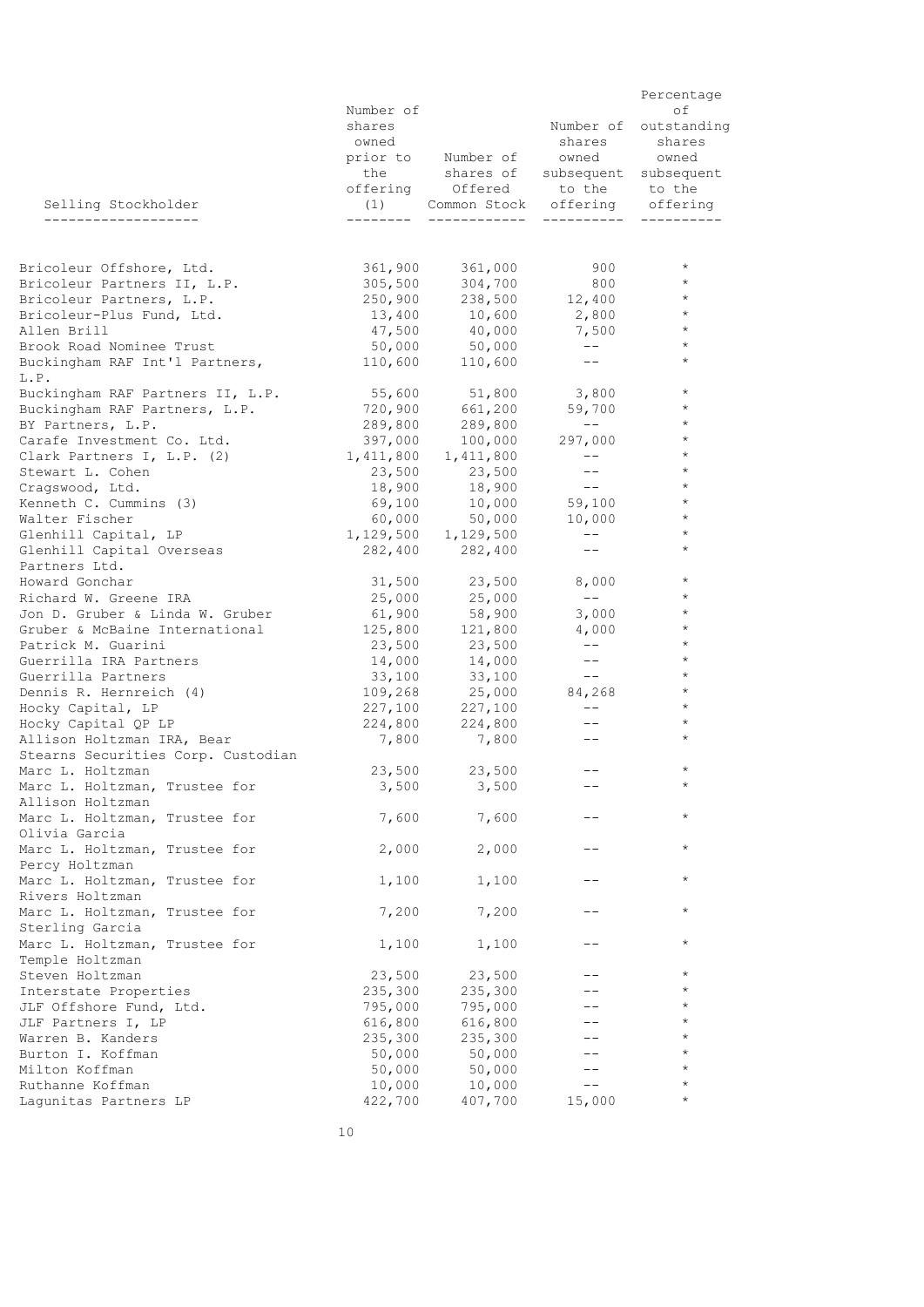|                                                                | Number of       |                                                                       |                                         | Percentage<br>оf                |
|----------------------------------------------------------------|-----------------|-----------------------------------------------------------------------|-----------------------------------------|---------------------------------|
|                                                                | shares<br>owned | prior to Number of owned owned                                        | shares                                  | Number of outstanding<br>shares |
|                                                                |                 | the shares of subsequent subsequent<br>offering Offered to the to the |                                         |                                 |
| Selling Stockholder<br>-----------------                       |                 | (1) Common Stock offering offering                                    |                                         |                                 |
|                                                                |                 |                                                                       |                                         |                                 |
| David A. Levin (5)                                             |                 |                                                                       |                                         | 1.33%                           |
| Carl M. Lieberman<br>Lynch Childrens Trust FBO Anne            |                 | $16,800$ $4,800$ $12,000$                                             |                                         | $\star$<br>$\star$              |
| Lynch                                                          |                 |                                                                       |                                         | $\star$                         |
| Lynch Childrens Trust FBO<br>Elizabeth Lynch                   | 16,800          | 4,800                                                                 | 12,000                                  |                                 |
| Lynch Childrens Trust FBO Mary<br>Lynch                        |                 | 16,800 4,800                                                          | 12,000                                  | $\star$                         |
| Peter and Carolyn Lynch JWROS                                  |                 | 132,700 37,700 95,000                                                 |                                         | $\star$                         |
| The Lynch Foundation                                           |                 | 54,500 29,500 25,000                                                  |                                         | $\star$<br>$\star$              |
| Peter S. Lynch Charitable Lead<br>Annuity Trust                | 7,900           | 5,900                                                                 | 2,000                                   |                                 |
| Peter S. Lynch Charitable<br>Remainder Trust                   |                 | 60,100 47,100                                                         | 13,000                                  | $\star$                         |
| Peter S. Lynch Charitable Unitrust                             |                 | $9,100$ 7,100                                                         | 2,000                                   | $\star$                         |
| Allan R. Lyons                                                 |                 | 25,000 25,000                                                         | $- - -$                                 | $\star$                         |
| Paul R. Mancia                                                 |                 | 365,000 25,000 340,000                                                |                                         | $1.00\%$                        |
| Peter R. McMullin                                              | 40,000          | 40,000                                                                | $  -$                                   | $\star$                         |
| Metrowest Ent. 401 (K) Profit                                  |                 | $16,500$ $1,500$ $15,000$                                             |                                         | $\star$                         |
| Sharing Plan FBO Carl M. Lieberman                             |                 |                                                                       |                                         | $\star$                         |
| Jeremiah P. Murphy, Jr. (6)                                    |                 | 94,326 25,000<br>40,000 40,000                                        | 69,326<br>$\sim$ 100 $-$ 100 $^{\circ}$ | $\star$                         |
| New Valu, Inc.<br>Joseph Pennacchio (7)                        |                 | 121, 212 50, 000                                                      | 71,212                                  | $\star$                         |
| Permal U.S. Opportunities Fund,                                |                 | 565,000 565,000                                                       | $--$                                    | $\star$                         |
| Ltd.                                                           |                 |                                                                       | $--$                                    | $\star$                         |
| Pollack Investment Partnership, LP<br>Pollat, Evans & Co. Inc. |                 | 16,500 16,500                                                         | $- -$                                   | $\star$                         |
| George T. Porter, Jr. (8)                                      |                 |                                                                       | 67,906                                  | $\star$                         |
| Prism Partners I, L.P.                                         |                 | 250,000 250,000                                                       | $  \,$                                  | $\star$                         |
| Prism Partners II Offshore Fund                                |                 | 250,000 250,000                                                       | $- -$                                   | $\star$                         |
| Putnam Investment Funds- Putnam                                | 989,600         | 989,600                                                               | $--$                                    | $\star$                         |
| Small Cap Value Fund                                           |                 |                                                                       |                                         |                                 |
| Putnam Variable Trust- Putnam VT<br>Small Cap Value Fund       |                 | 377,000 377,000                                                       | $- -$                                   | $\star$                         |
| Putnam World Trust II: Putnam                                  | 12,700          | 12,700                                                                |                                         | $^\star$                        |
| U.S. Small Cap Value Equity Fund<br>(Dublin)                   |                 |                                                                       |                                         |                                 |
| Reservoir Capital Master Fund,<br>L.P.                         | 67,600          | 67,600                                                                |                                         | $^\star$                        |
| Reservoir Capital Partners, L.P.                               | 403,100         | 403,100                                                               |                                         | $\star$                         |
| Eugene Roth                                                    | 111,500         | 50,000                                                                | 61,500                                  | $^\star$                        |
| Estate of Marvin Roth                                          | 50,000          | 50,000                                                                | $-\,-$                                  | $^{\star}$                      |
| Phillip W. Roth                                                | 140,000         | 80,000                                                                | 60,000                                  | $^{\star}$                      |
| Sonia Seidman                                                  | 16,500          | 16,500                                                                | $-\,-$                                  | $\star$                         |
| Seidman & Associates, LLC                                      | 34,000          | 34,000                                                                |                                         | $\star$                         |
| Seidman Investment Partnership<br>II, LP                       | 16,500          | 16,500                                                                |                                         | $^{\star}$                      |
| Seidman Investment Partnership, LP                             | 16,500          | 16,500                                                                | $-\,-$                                  | $\star$                         |
| John J. Sweeney (9)                                            | 20,668          | 3,500                                                                 | 17,168                                  | $^{\star}$                      |
| Hugh Sheldon Unger, Lincoln Trust<br>TTEE IRA                  | 18,600          | 12,500                                                                | 6,100                                   | $^\star$                        |
| Jeffrey and Sheryl Unger (10)                                  | 43,650          | 10,000                                                                | 33,650                                  | $\star$                         |
| Michael H. Weiss                                               | 55,800          | 50,000                                                                | 5,800                                   | $^{\star}$                      |
| Weiss, Peck & Greer, L.L.C                                     | 1,529,500       | 1,529,500                                                             | $-\,-$                                  | $\star$                         |
| Whiffletree Partners LP                                        | 235,300         | 235,300                                                               |                                         | $^{\star}$                      |
| Willow Creek Capital Partners, LP                              | 235,300         | 235,300                                                               |                                         | $\star$                         |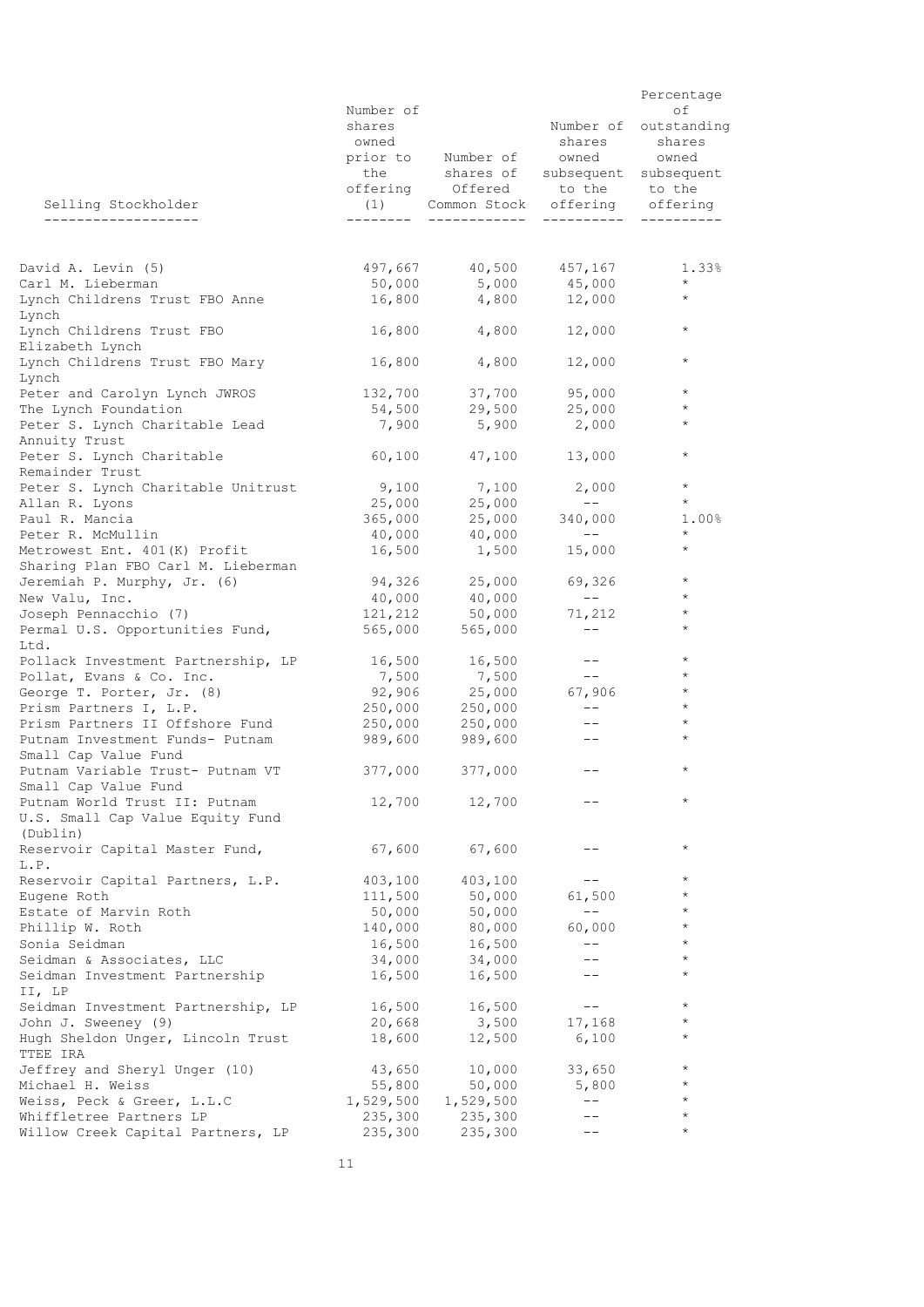| Selling Stockholder                               | Number of<br>shares<br>owned<br>prior to | Number of owned owned<br>the shares of subsequent subsequent<br>offering Offered to the to the<br>(1) Common Stock offering offering | Number of<br>shares<br>----------- | Percentage<br>οf<br>outstanding<br>shares |
|---------------------------------------------------|------------------------------------------|--------------------------------------------------------------------------------------------------------------------------------------|------------------------------------|-------------------------------------------|
| Willow Creek Offshore Fund                        | 235,300                                  | 235,300                                                                                                                              |                                    | $\star$                                   |
| WPG Tudor Fund                                    | 235,300                                  | 235,300                                                                                                                              |                                    | $\star$                                   |
| Wynnefield Partners Small Cap<br>Value, LP        | 126,300                                  | 126,300                                                                                                                              |                                    | $\star$                                   |
| Wynnefield Partners Small Cap<br>Value, LP I      | 181,800                                  | 181,800                                                                                                                              |                                    | $\star$                                   |
| Wynnefield Small Cap Value<br>Offshore Fund, Ltd. | 92,000                                   | 92,000                                                                                                                               |                                    | $\star$                                   |
| Zaxis Equity Neutral, L.P.                        |                                          | 78,500 78,500                                                                                                                        |                                    | $\star$                                   |
| Zaxis Offshore Limited                            | 571,500                                  | 571,500                                                                                                                              |                                    | $\star$                                   |
| Zaxis Partners, L.P.                              | 138,000                                  | 138,000                                                                                                                              |                                    | $\star$                                   |
|                                                   |                                          |                                                                                                                                      |                                    |                                           |

- ------------------------

\* Less than 1%.

- (1) Includes shares of common stock which are not outstanding as of June 3, 2002, but which will be issued and outstanding upon conversion of the series B preferred stock, subject to stockholder approval, which is proposed for consideration at the next annual meeting of our stockholders scheduled for August 8, 2002. Does not include shares of common stock underlying certain warrants which are not presently exercisable.
- (2) Stephen M. Duff is Treasurer of Ninth Floor Corporation, the general partner of Clark Partners I, L.P., and Senior Investment Manager at The Clark Estates, Inc., and has been a member of the Board of Directors of Designs since May 14, 2002.
- (3) Kenneth C. Cummins has been a legal consultant to Designs since November 12, 1996. Includes 20,000 shares of common stock issuable upon exercise of stock options exercisable within 60 days.
- (4) Dennis R. Hernreich has been Senior Vice President, Chief Financial Officer and Treasurer of Designs since September 5, 2000. Includes 61,668 shares of common stock issuable upon exercise of options exercisable within 60 days.
- (5) David A. Levin has been President and Chief Executive Officer of Designs since April 10, 2000 and a director of Designs since April 11, 2000. Includes 241,667 shares of common stock issuable upon exercise of options exercisable within 60 days.
- (6) Jeremiah P. Murphy, Jr. has been a director of Designs since October 8, 1999. Includes 35,000 shares of common stock issuable upon exercise of options exercisable within 60 days.
- (7) Joseph Pennacchio has been a director of Designs since October 8, 1999. Includes 35,000 shares of common stock issuable upon exercise of options exercisable within 60 days.
- (8) George T. Porter, Jr. has been a director of Designs since October 28, 1999. Includes 65,000 shares of common stock issuable upon exercise of options exercisable within 60 days.
- (9) John J. Sweeney has been an employee of Designs since April 7, 1997. Includes 5,334 shares of common stock issuable upon exercise of options exercisable within 60 days.
- (10) Jeffrey Unger was an employee of Designs from October 1999 through July 2000. Mr. Unger has been a investor relations consultant to Designs since July 2000. Includes 20,000 shares of common stock issuable upon exercise of options exercisable within 60 days.

 The aggregate proceeds to the selling stockholders from the sale of the Offered Common Stock offered by them pursuant to this prospectus will be the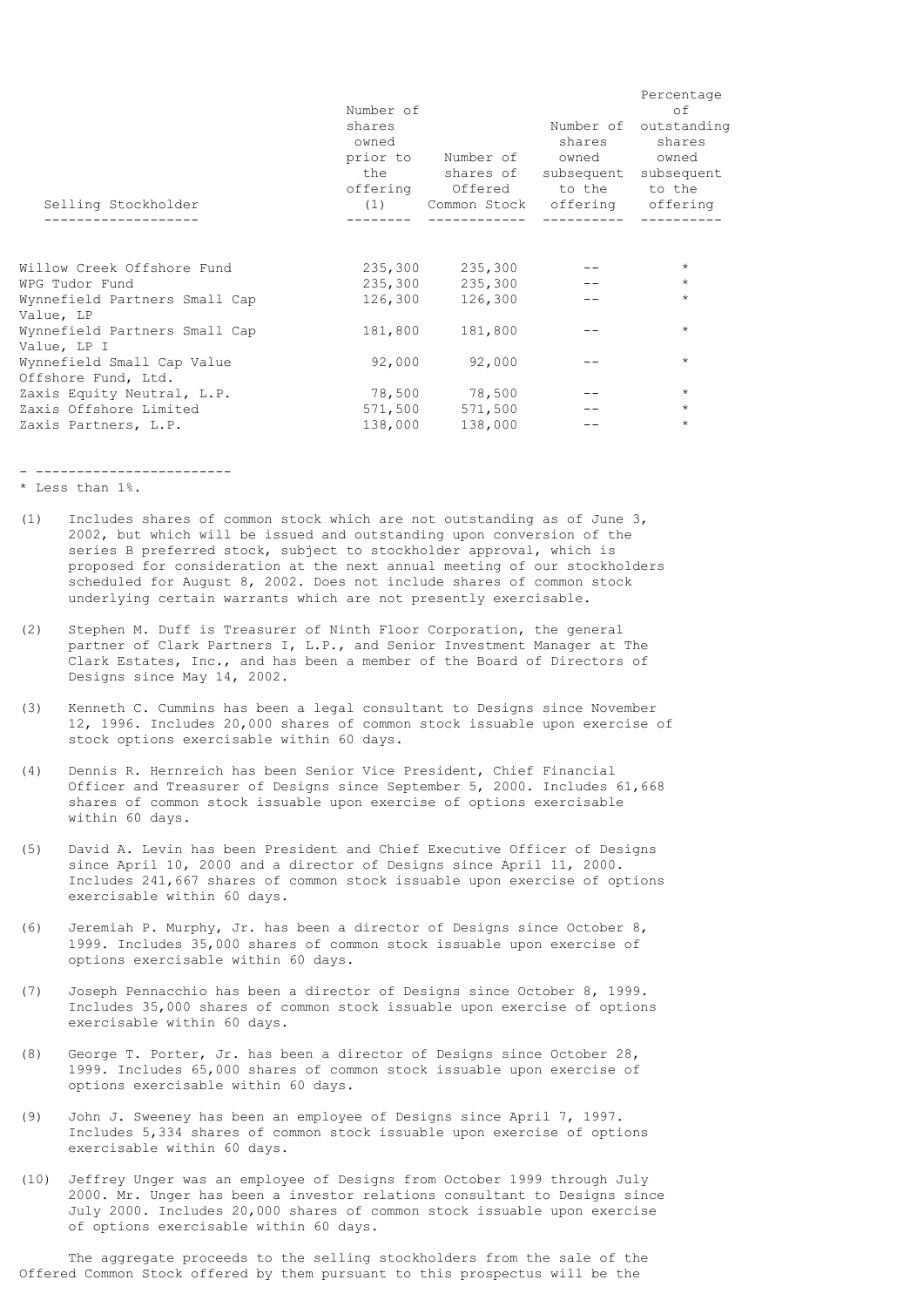sale price of the shares less discounts and commissions, if any.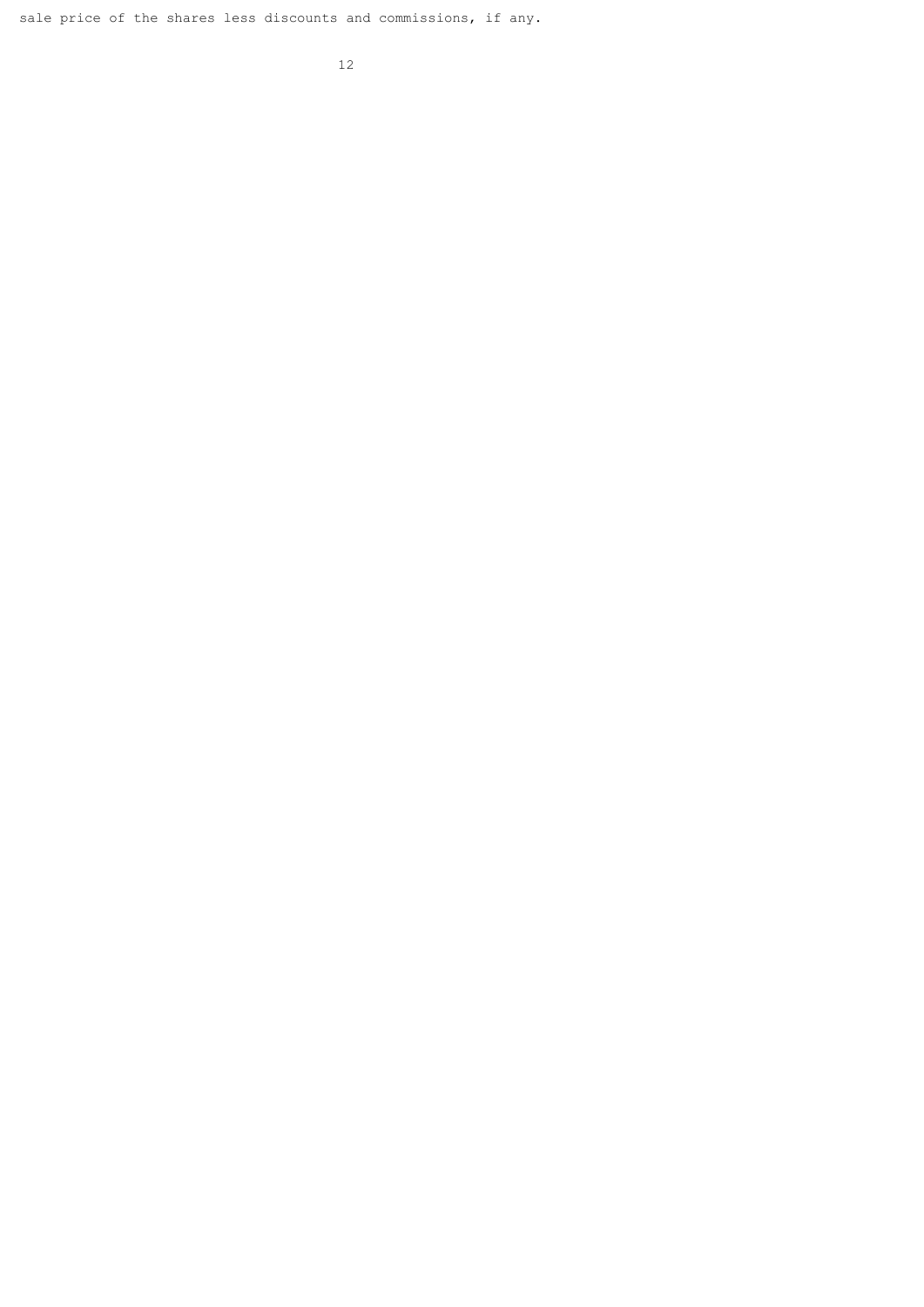# PLAN OF DISTRIBUTION

 The selling stockholders, which term includes their successors, transferees, pledgees or donees or their successors, may sell the Offered Common Stock directly to purchasers or through underwriters, broker-dealers or agents, who may receive compensation in the form of discounts, concessions or commissions from the selling stockholders or the purchasers, which discounts, concessions or commissions as to any particular underwriter, broker-dealer or agent may be in excess of those customary in the types of transactions involved.

 The Offered Common Stock may be sold by any selling stockholder in one or more transactions at fixed prices, at prevailing market prices at the time of sale, at prices related to such prevailing market prices, at varying prices determined at the time of sale, or at negotiated prices. Such sales may be effected in transactions, which may involve crosses or block transactions (1) on any national securities exchange or quotation service on which our common stock may be listed or quoted at the time of sale, (2) in the over-the-counter market, (3) in transactions otherwise than on such exchanges or services or in the over-the-counter market, (4) through the writing of options, whether such options are listed on an options exchange or otherwise, or (5) through the settlement of short sales. In connection with the sale of the Offered Common Stock or otherwise, any selling stockholder may enter into hedging transactions with broker-dealers or other financial institutions which may in turn engage in short sales of the common stock and deliver these securities to close out such short positions, or loan or pledge the common stock to broker-dealers that in turn may sell these securities.

 Each selling stockholder reserves the right to accept and, together with its agents from time to time, to reject, in whole or in part, any proposed purchase of common stock to be made directly or through agents.

 Any underwriters, broker-dealers or agents that participate in the sale of the Offered Common Stock may be "underwriters" within the meaning of Section 2(11) of the Securities Act of 1933, as amended. Any discounts, commissions, concessions or profit they earn on any resale of the shares may be underwriting discounts and commissions under the Securities Act.

 To the extent required, the common stock to be sold, the name of each selling stockholder, the respective purchase prices and the public offering prices, the name of any agent, dealer or underwriter, and any applicable commissions or discounts with respect to a particular offer will be set forth in an accompanying prospectus supplement or, if appropriate, a post-effective amendment to the registration statement of which this prospectus forms a part.

13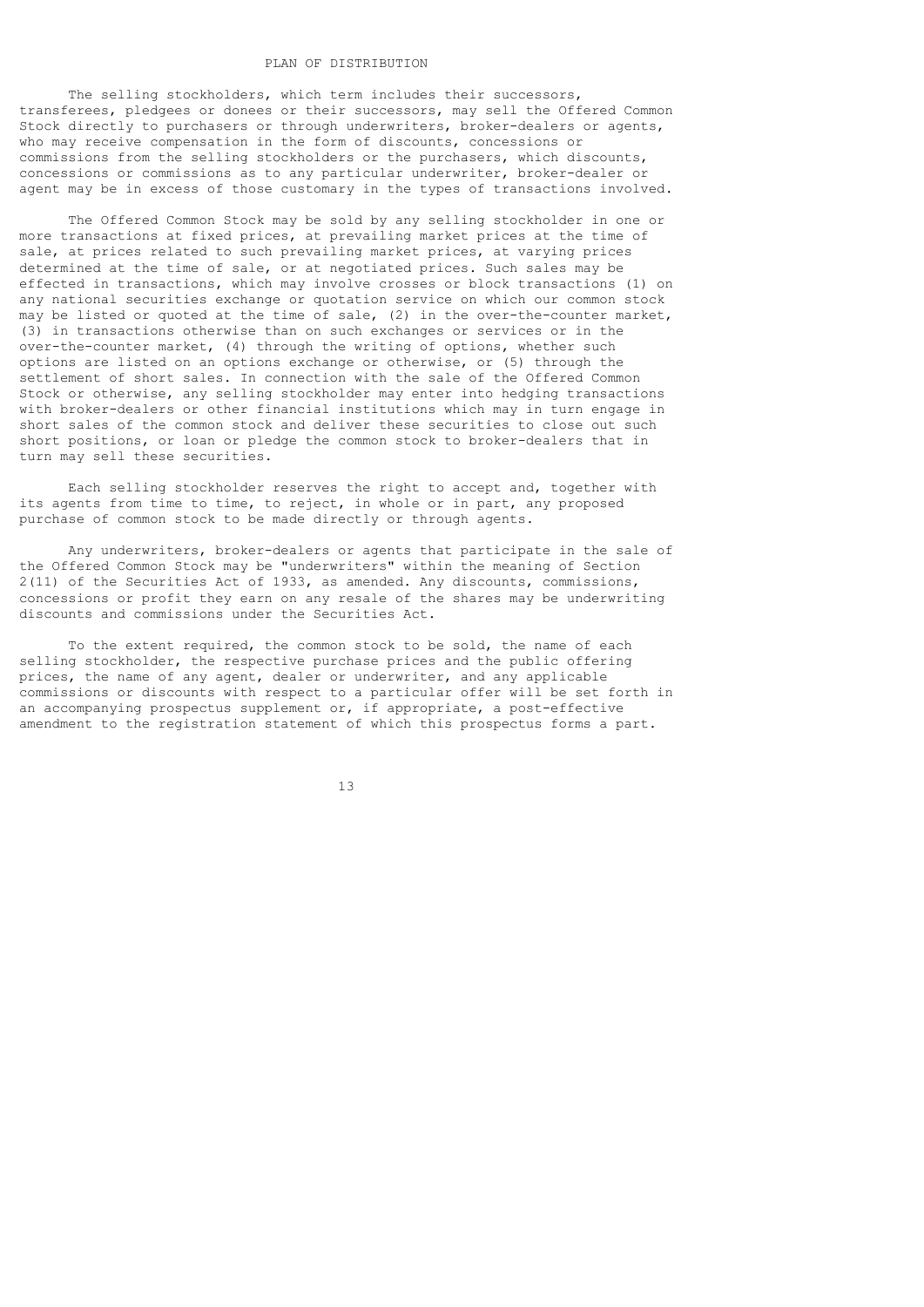## EXPERTS

 Ernst & Young LLP, independent auditors, have audited our consolidated financial statements and schedules as of February 2, 2002 and February 3, 2001 and the years then ended included in our Annual Report on Form 10-K for the year ended February 2, 2002, as set forth in their report, which is incorporated by reference in this prospectus and elsewhere in the registration statement. Our fiscal 2002 and fiscal 2001 financial statements and schedules are incorporated by reference in reliance on Ernst & Young LLP's report, given on their authority as experts in accounting and auditing.

 The consolidated statements of operations, stockholders' equity, and cash flows for the year ended January 29, 2000 and the related financial statement schedule for the year ended January 29, 2000, incorporated in this prospectus by reference from Designs, Inc.'s Annual Report on Form 10-K for the year ended February 2, 2002, have been audited by Deloitte & Touche LLP, independent auditors, as stated in their report, which is incorporated herein by reference, and has been so incorporated in reliance upon the report of such firm given upon their authority as experts in accounting and auditing.

 The consolidated financial statements of Casual Male Corp., debtor-in-possession, as of February 2, 2002 and February 3, 2001, and for each of the years in the three-years ended February 2, 2002, February 3, 2001 and January 29, 2000, have been incorporated by reference herein in reliance upon the report of KPMG LLP, independent accountants, incorporated by reference herein, and upon the authority of said firm as experts in accounting and auditing.

 The audit report covering the February 2, 2002 financial statements contains an explanatory paragraph that states that most of the assets of Casual Male Corp. have been sold. Casual Male Corp. will continue operations primarily to liquidate any remaining assets and settle Casual Male Corp.'s remaining liabilities, including liabilities subject to compromise, to the extent possible. After the settlements have occurred, it is expected that Casual Male Corp. will cease operations. The consolidated financial statements do not include any adjustments that might result from the outcome of this uncertainty.

14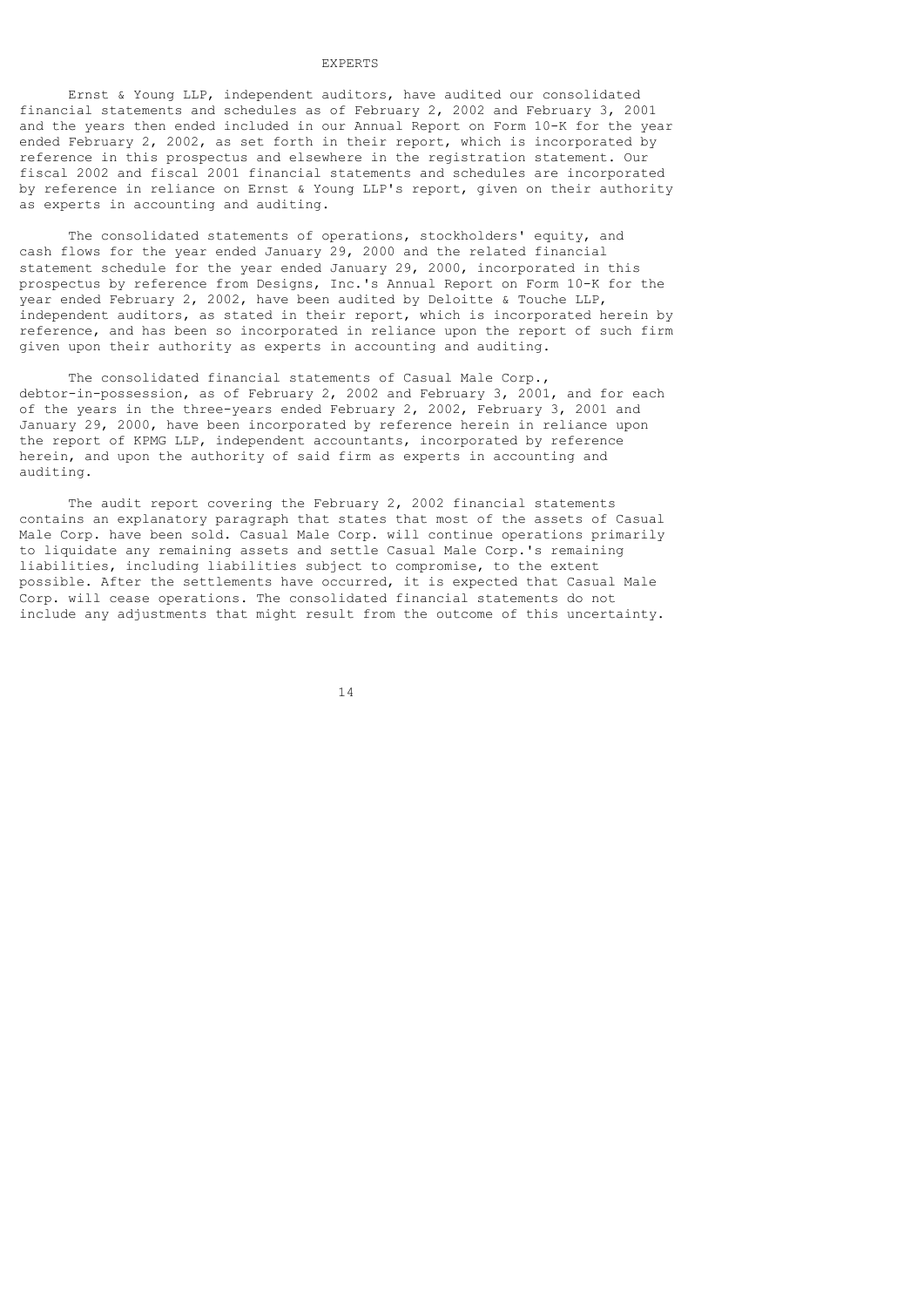### WHERE YOU CAN FIND MORE INFORMATION

 This prospectus constitutes a part of a registration statement on Form S-3 that we filed with the Securities and Exchange Commission under the Securities Act, including amendments thereto relating to the Offered Common Stock. This prospectus does not contain all of the information set forth in the registration statement. You should rely only on the information contained in this prospectus or incorporated herein by reference. We have not authorized anyone else to provide you with different information. We are not making an offer of these securities in any state where the offer is not permitted. You should not assume that the information in this prospectus is accurate as of any date other than the date on the front page of this prospectus, regardless of the time of delivery of this prospectus or any sale of common stock.

 We are subject to the informational requirements of the Securities Exchange Act of 1934, as amended, and in accordance therewith, file reports, proxy statements and other information with the Commission. Such reports, proxy statements and other information filed by us may be inspected and copied at the Commission's Public Reference Section located at 450 Fifth Street, N.W., Washington, D.C. 20549. Copies of such material also can be obtained from the Public Reference Section of the Commission at 450 Fifth Street, N.W, Washington, D.C. 20549, at prescribed rates. Please call the Commission at 1-800-SEC-0330 for more information about the operation of the public reference rooms. The Commission also makes electronic filings publicly available on the Internet. The Commission's Internet address is http://www.sec.gov. The Commission's web site also contains reports, proxy statements and other information regarding us that has been filed with the Commission. Our common stock is quoted under the symbol "DESI" on the Nasdaq National Market. Reports, proxy statements and other information concerning us may be inspected at the National Association of Securities Dealers, Inc. at 1735 K Street, N.W., Washington, D.C. 20006.

 The Commission allows us to "incorporate by reference" information that we file with them, which means that we can disclose important information to you by referring you to those documents. The information incorporated by reference is an important part of this prospectus, and information that we file later with the Commission will automatically update and supersede this information. Further, all filings we make under the Exchange Act after the date of the initial registration statement and prior to effectiveness of the registration statement shall be deemed to be incorporated by reference into this prospectus. We incorporate by reference the documents listed below and any future filings we will make with the Commission under Section  $13(a)$ ,  $13(c)$ ,  $14$  or  $15(d)$  of the Exchange Act:

- o our definitive Proxy Statement, filed on [\_\_\_\_\_\_\_\_], 2002;
- o our Annual Report on Form 10-K for the fiscal year ended February 2, 2002;
- o our Quarterly Report on Form 10-Q for the fiscal quarter ended May 4, 2002;
- o our Current Report on Form 8-K filed on May 23, 2002, as amended on May 23, 2002 and June 14, 2002;
- o the description of our capital stock set forth in our registration statement under the Exchange Act;
- o all other reports filed by us pursuant to Section 13(a) or 15(d) of the Exchange Act since the end of the fiscal year covered by the annual report referred to above; and
- o all documents and reports subsequently filed by us pursuant to Sections  $13(a)$ ,  $13(c)$ ,  $14$  or  $15(d)$  of the Exchange Act, prior to the termination of the offering.

We will furnish to any person to whom this prospectus is delivered, without charge, a copy of these documents upon written or oral request to Secretary, Designs, Inc., 555 Turnpike Street, Canton, Massachusetts 02021. Our telephone number is (781) 828-9300. A copy of any exhibits to these documents will be furnished at no cost to any stockholder upon written or oral request.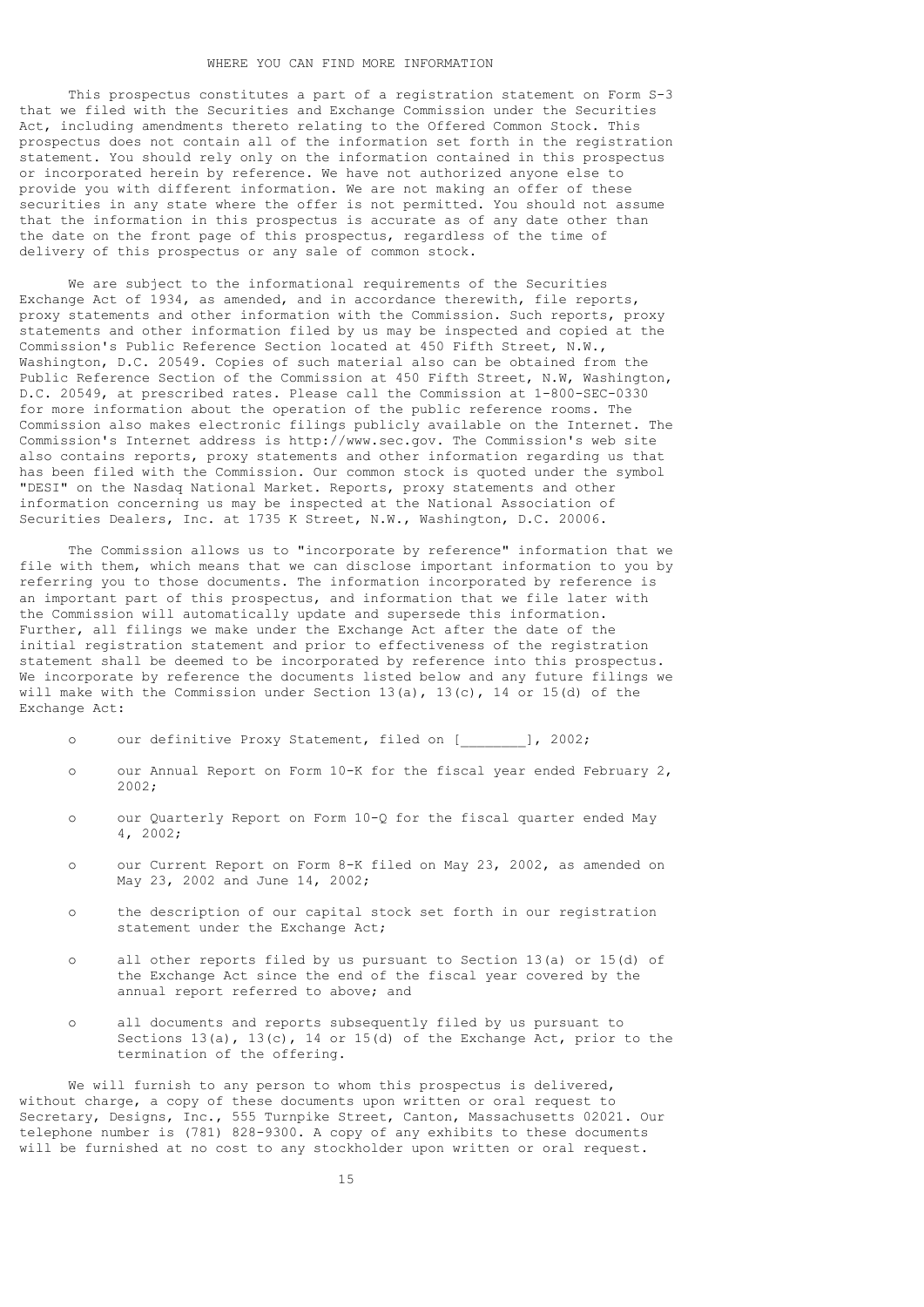### Disclosure of Commission Position on Indemnification for Securities Act Liabilities.

 Insofar as indemnification for liabilities arising under the Securities Act may be permitted to directors, officers and controlling persons of Designs pursuant to the provisions of Item 510 of Regulation S-K, or otherwise, we have been advised that in the opinion of the Commission such indemnification is against public policy as expressed in the Securities Act and is, therefore, unenforceable. In the event that a claim for indemnification against such liabilities (other than the payment by Designs of expenses incurred or paid by a director, officer or controlling person of Designs in the successful defense of any action, suit or proceeding) is asserted by such director, officer or controlling person in connection with the securities being registered, we will, unless in the opinion of its counsel the matter has been settled by controlling precedent, submit to a court of appropriate jurisdiction the question whether such indemnification by it is against public policy as expressed in the Securities Act and will be governed by the final adjudication of such issue.

16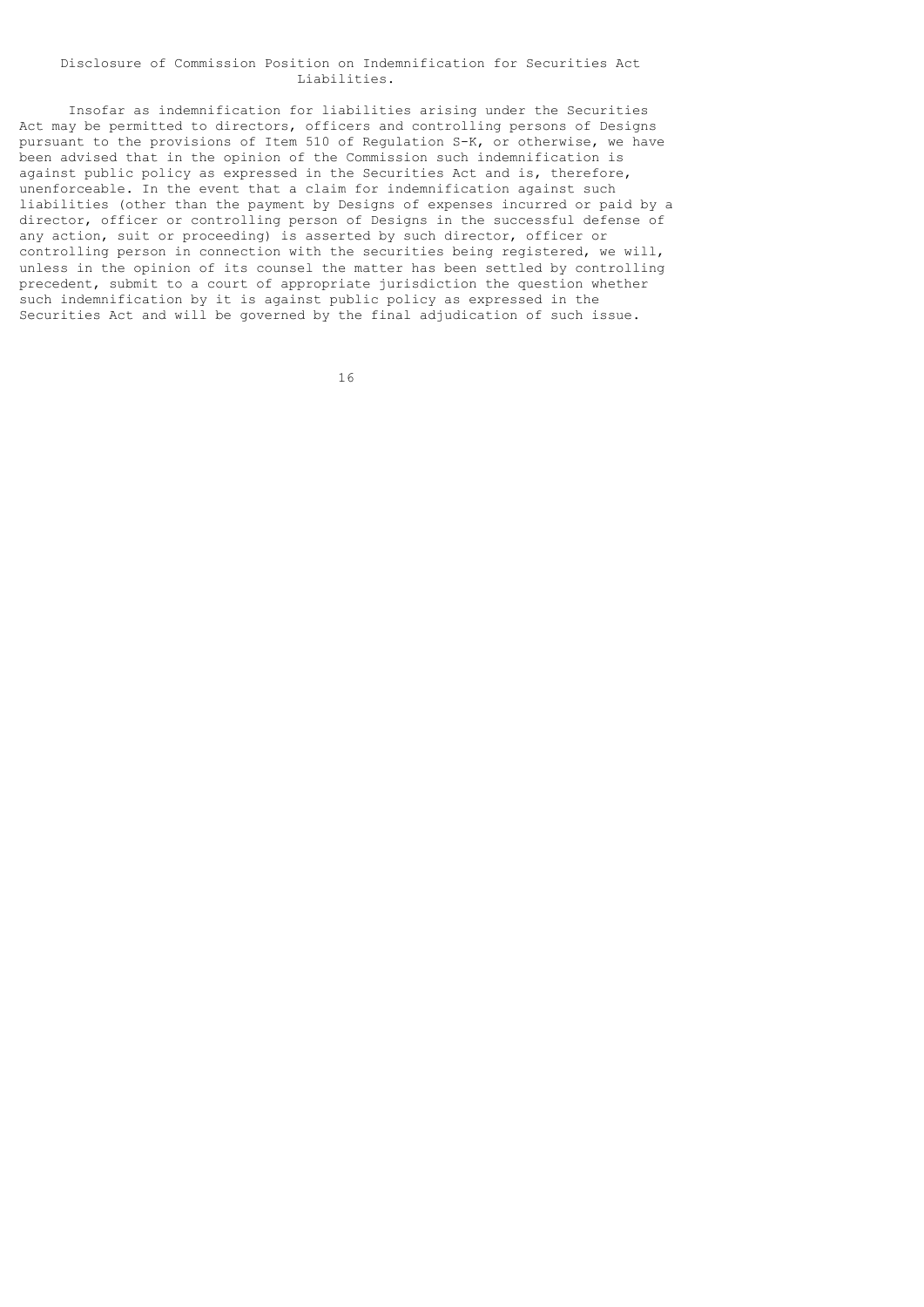No dealer, salesman or other person has been authorized to give any information or to make representations other than those contained in this prospectus, and if given or made, such information or representations must not be relied upon as having been authorized by us or the selling stockholders. Neither the delivery of this prospectus nor any sale hereunder will, under any circumstances, create an implication that the information herein is correct as of any time subsequent to its date. This prospectus does not constitute an offer to or solicitation of offers by anyone in any jurisdiction in which such an offer or solicitation is not authorized or in which the person making such an offer is not qualified to do so or to anyone to whom it is unlawful to make such an offer or solicitation.

19,395,500 SHARES

DESIGNS, INC.

COMMON STOCK

PROSPECTUS

 $\mathcal{L}_\text{max}$  and  $\mathcal{L}_\text{max}$  and  $\mathcal{L}_\text{max}$  are the contract of the contract of the contract of the contract of the contract of the contract of the contract of the contract of the contract of the contract of the con

 $\mathcal{L}_\text{max}$  and  $\mathcal{L}_\text{max}$  and  $\mathcal{L}_\text{max}$  are the contract of the contract of the contract of the contract of the contract of the contract of the contract of the contract of the contract of the contract of the con

\_\_\_\_\_\_\_\_\_, 2002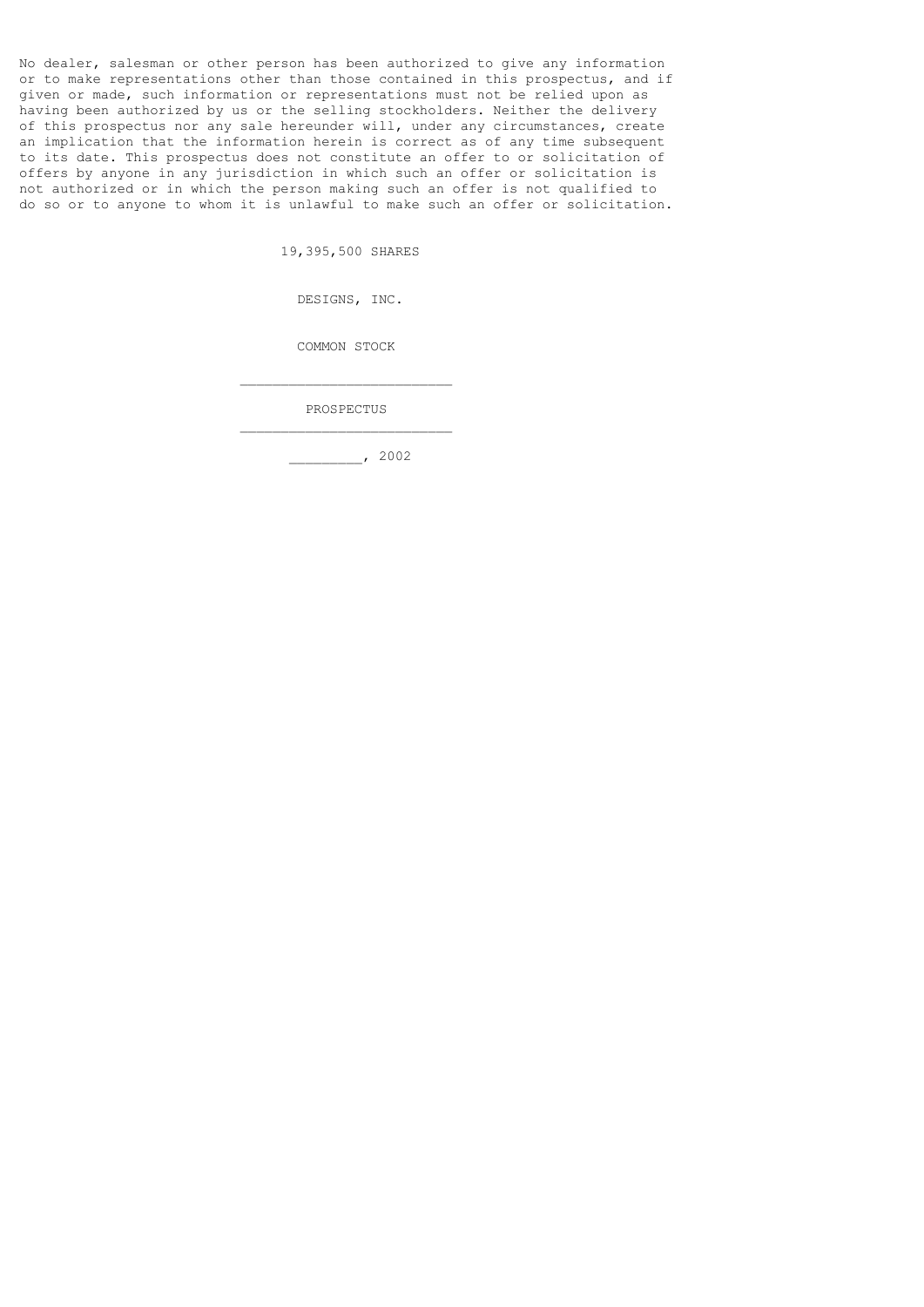# PART II

# INFORMATION NOT REQUIRED IN PROSPECTUS

Item 14. Other Expenses of Issuance and Distribution.

 The Registrant estimates that expenses payable by the Registrant in connection with the offering described in this Registration Statement will be as follows:

**Total** Section 2014 12:30 and 2014 12:30 and 2014 12:30 and 2014 12:30 and 2014 12:30 and 2014 12:30 and 2014 12:30 and 2014 12:30 and 2014 12:30 and 2014 12:30 and 2014 12:30 and 2014 12:30 and 2014 12:30 and 2014 12:30

Item 15. Indemnification of Directors and Officers

 The Registrant's Restated Certificate of Incorporation, as amended (the "Certificate of Incorporation"), provides that no director of the Registrant shall be personally liable to the Registrant or to any of its stockholders for monetary damages arising out of such director's breach of fiduciary duty, except to the extent that the elimination or limitation of liability is not permitted by the Delaware General Corporation Law. The Delaware General Corporation Law, as currently in effect, permits charter provisions eliminating the liability of directors for breach of fiduciary duty, except that directors remain liable for (i) any breach of the directors' duty of loyalty to a company or its stockholders, (ii) acts or omissions not in good faith or which involve intentional misconduct or a knowing violation of law, (iii) any payment of a dividend or approval of a stock repurchase that is illegal under Section 174 of the Delaware General Corporation Law, or (iv) any transaction from which the directors derived an improper personal benefit. The effect of this provision of the Certificate of Incorporation is that directors cannot be held liable for monetary damages arising from breaches of their duty of care, unless the breach involves one of the four exceptions described in the preceding sentence. The provision does not prevent stockholders from obtaining injunctive or other equitable relief against directors, nor does it shield directors from liability under federal or state securities laws.

 The Certificate of Incorporation and the Registrant's By-Laws further provide for indemnification of the Registrant's directors and officers to the fullest extent permitted by Section 145 of the Delaware General Corporation Law, including circumstances in which indemnification is otherwise discretionary.

Item 16. Exhibits

Exhibit No. Description - ----------- ------------

- 5.1\*\* Opinion of Kramer Levin Naftalis & Frankel LLP.
- 23.1\* Consent of Independent Auditors Ernst & Young LLP.
- 23.2\* Independent Auditors' Consent Deloitte & Touche LLP.
- 23.3\* Independent Auditors' Consent KPMG LLP.
- 23.4\*\* Consent of Kramer Levin Naftalis & Frankel LLP.
- 24.1\* Power of Attorney (contained on the signature page of this Registration Statement).

<sup>- -------------</sup>

<sup>\*</sup> Filed herewith

<sup>\*\*</sup> To be filed by amendment.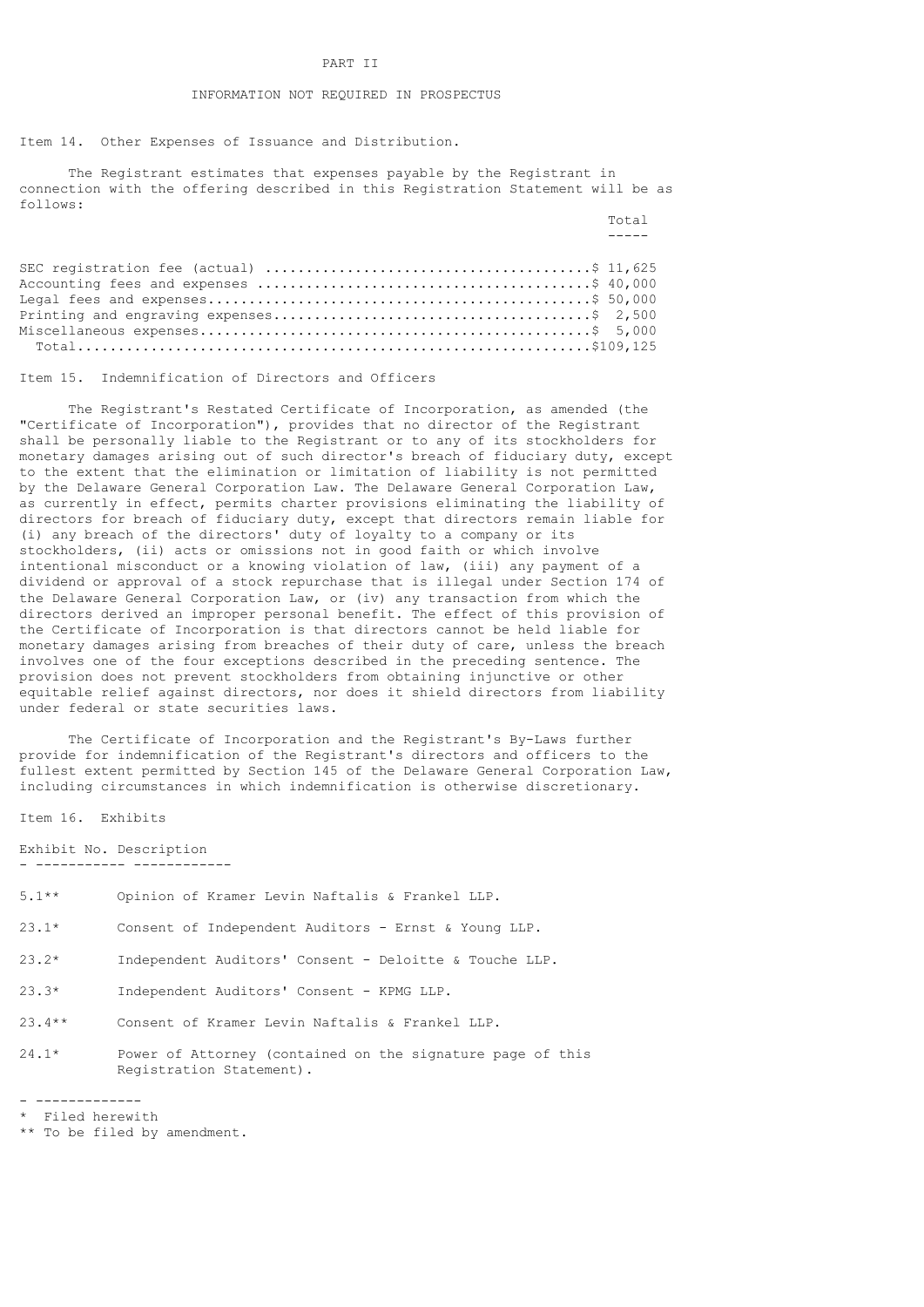#### Item 17. Undertakings

The undersigned Registrant hereby undertakes:

- (1) To file, during any period in which offers or sales are being made, a post-effective amendment to this Registration Statement:
	- i. To include any prospectus required by Section 10(a)(3) of the Securities Act;
	- ii. To reflect in the prospectus any facts or events arising after the effective date of the Registration Statement (or the most recent post-effective amendment thereof) which, individually or in the aggregate, represent a fundamental change in the information set forth in the Registration Statement; and
	- iii. To include any material information with respect to the plan of distribution not previously disclosed in the Registration Statement or any material change to such information in the Registration Statement;

 provided, however, that clauses (i) and (ii) do not apply if the Registration Statement is on Form S-3, Form S-8 or Form F-3, and the information required to be included in a post-effective amendment by such clauses is contained in periodic reports filed with or furnished to the Commission by the Registrant pursuant to Section 13 or 15(d) of the Securities Exchange Act of 1934 that are incorporated by reference in the Registration Statement;

- (2) That, for the purpose of determining any liability under the Securities Act, each such post-effective amendment shall be deemed to be a new registration statement relating to the securities offered therein, and the offering of such securities at that time shall be deemed to be the initial bona fide offering thereof; and
- (3) To remove from registration by means of a post-effective amendment any of the securities being registered which remain unsold at the termination of the offering.

 The undersigned Registrant hereby undertakes that, for purposes of determining any liability under the Securities Act, each filing of the Registrant's annual report pursuant to Section 13(a) or 15(d) of the Securities Exchange Act of 1934 (and, where applicable, each filing of an employee benefit plan's annual report pursuant to Section 15(d) of the Securities Exchange Act of 1934) that is incorporated by reference in the registration statement shall be deemed to be a new registration statement relating to the securities offered therein, and the offering of such securities at that time shall be deemed to be the initial bona fide offering thereof.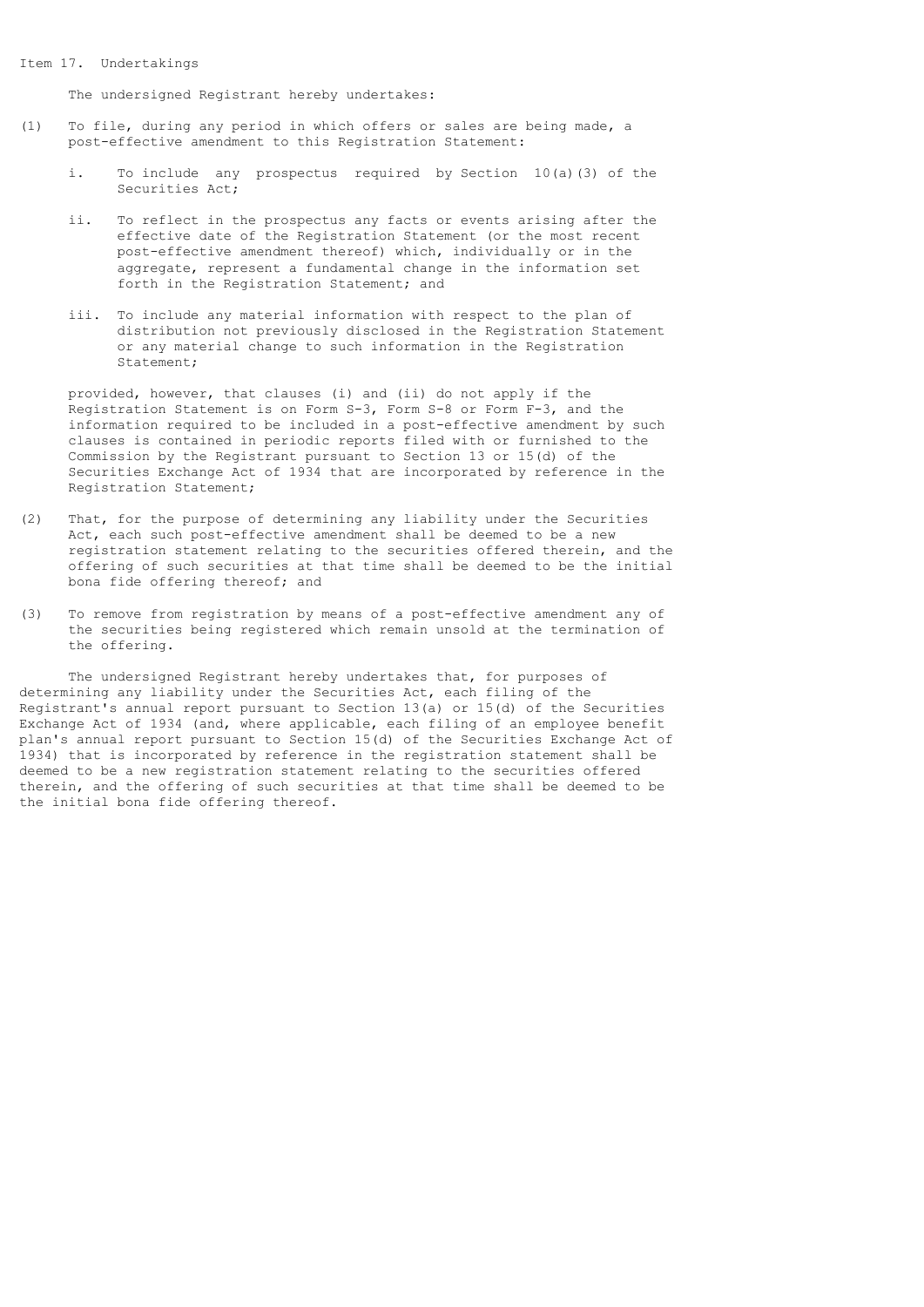# SIGNATURES

 Pursuant to the requirements of the Securities Act of 1933, the Registrant certifies that it has reasonable grounds to believe that it meets all of the requirements for filing on Form S-3 and has duly caused this registration statement to be signed on its behalf by the undersigned, thereunto duly authorized, in Canton, Massachusetts, on June 18, 2002.

> By: /s/ David A. Levin ------------------------------------ David A. Levin President and Chief Executive Officer

### POWER OF ATTORNEY

 KNOW ALL MEN BY THESE PRESENTS, that each person whose signature appears below constitutes and appoints David A. Levin and Dennis R. Hernreich, and each of them, his true and lawful attorney-in-fact and agent, with full power of substitution and resubstitution, for him and in his name, place and stead, in any and all capacities, to sign any or all amendments to this registration statement, and to file the same, with all exhibits thereto, and other documents in connection therewith, with the Securities and Exchange Commission, granting unto said attorneys-in-fact and agents, and each of them, full power and authority to do and perform each and every act and thing requisite and necessary to be done in and about the premises, as fully for all intents and purposes as he might or could do in person, hereby ratifying and confirming all that said attorneys-in-fact and agents, or any of them or his substitute or substitutes, may lawfully do or cause to be done by virtue hereof.

 Pursuant to the requirements of the Securities Act of 1933, this Registration Statement has been signed by the following persons in the capacities and on the dates indicated.

| Signature                                                                               | Title                                                                                                                             | Date          |  |
|-----------------------------------------------------------------------------------------|-----------------------------------------------------------------------------------------------------------------------------------|---------------|--|
|                                                                                         | /s/ David A. Levin Fresident, Chief Executive                                                                                     | June 18, 2002 |  |
| - -------------------------- Officer and Director<br>David A. Levin                     | (Principal Executive Officer)                                                                                                     |               |  |
|                                                                                         | /s/ Dennis R. Hernreich Senior Vice President, Chief June 18, 2002<br>- ------------------------- Financial Officer and Treasurer |               |  |
|                                                                                         | Dennis R. Hernreich (Principal Financial Officer)                                                                                 |               |  |
| /s/ Seymour Holtzman Chairman of the<br>- -------------------------- Board of Directors |                                                                                                                                   | June 18, 2002 |  |
| Seymour Holtzman                                                                        |                                                                                                                                   |               |  |
| /s/ Jesse H. Choper Director<br>- --------------------------                            |                                                                                                                                   | June 18, 2002 |  |
| Jesse H. Choper                                                                         |                                                                                                                                   |               |  |
|                                                                                         | Director                                                                                                                          |               |  |
| Alan Cohen                                                                              |                                                                                                                                   |               |  |
|                                                                                         | Director                                                                                                                          |               |  |
| Stephen M. Duff                                                                         |                                                                                                                                   |               |  |
| /s/ Jeremiah P. Murphy, Jr. Director<br>- -------------------------                     |                                                                                                                                   | June 18, 2002 |  |
| Jeremiah P. Murphy, Jr.                                                                 |                                                                                                                                   |               |  |
| /s/ Joseph Pennacchio Director                                                          |                                                                                                                                   | June 18, 2002 |  |
| Joseph Pennacchio                                                                       |                                                                                                                                   |               |  |
| /s/ George T. Porter, Jr. Director                                                      |                                                                                                                                   | June 18, 2002 |  |
| George T. Porter, Jr.                                                                   |                                                                                                                                   |               |  |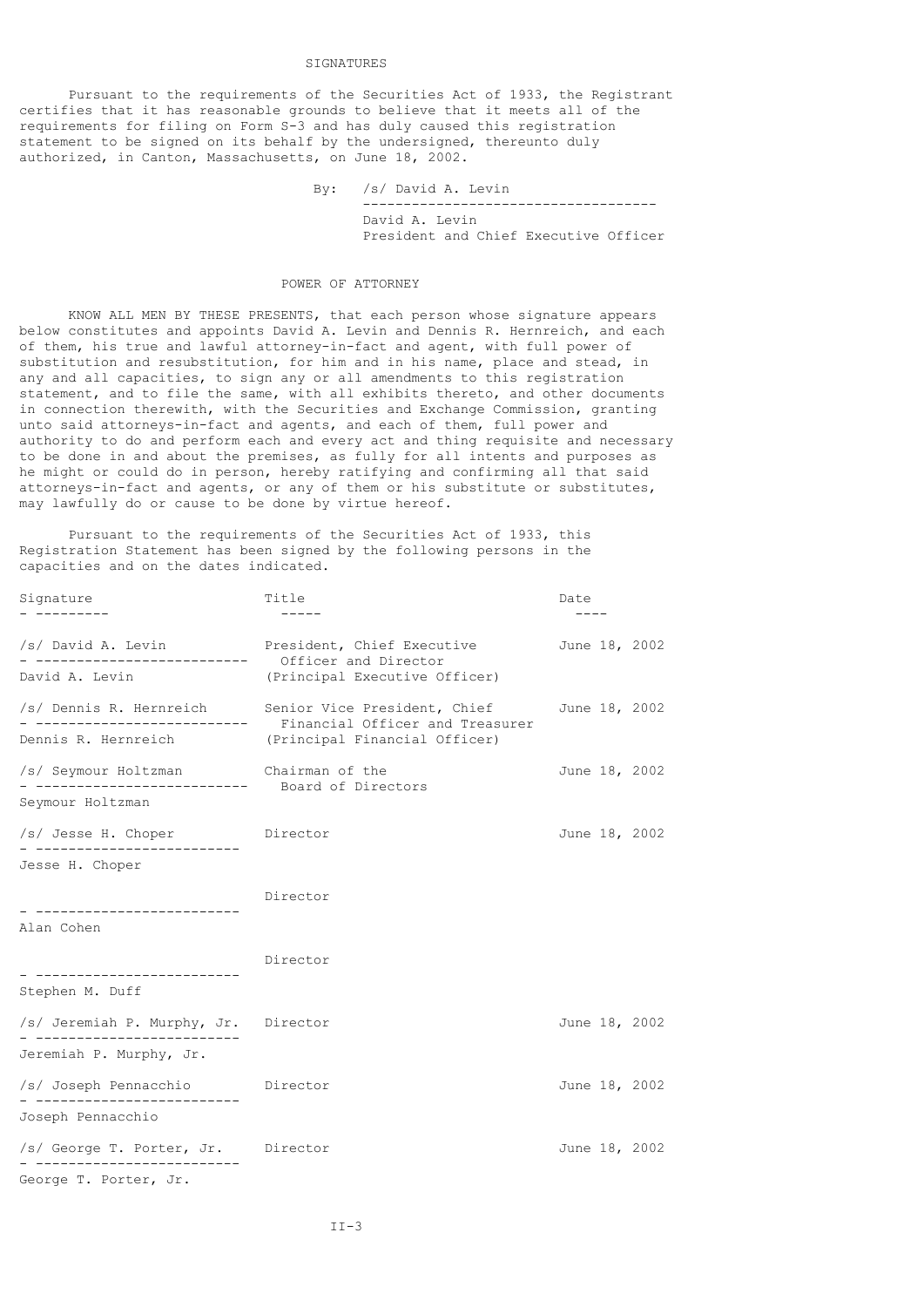# EXHIBIT INDEX

Exhibit No. Description - ----------- ------------

- 5.1\* Opinion of Kramer Levin Naftalis & Frankel LLP.
- 23.1\* Consent of Independent Auditors Ernst & Young LLP.
- 23.2\* Independent Auditors' Consent Deloitte & Touche LLP.
- 23.3\* Independent Auditors' Consent KPMG LLP.
- 23.4\* Consent of Kramer Levin Naftalis & Frankel LLP (contained in the opinion filed as Exhibit 5.1 hereto).
- 24.1\* Power of Attorney (contained on the signature page of this Registration Statement).

- ---------------

\* Filed herewith

II-3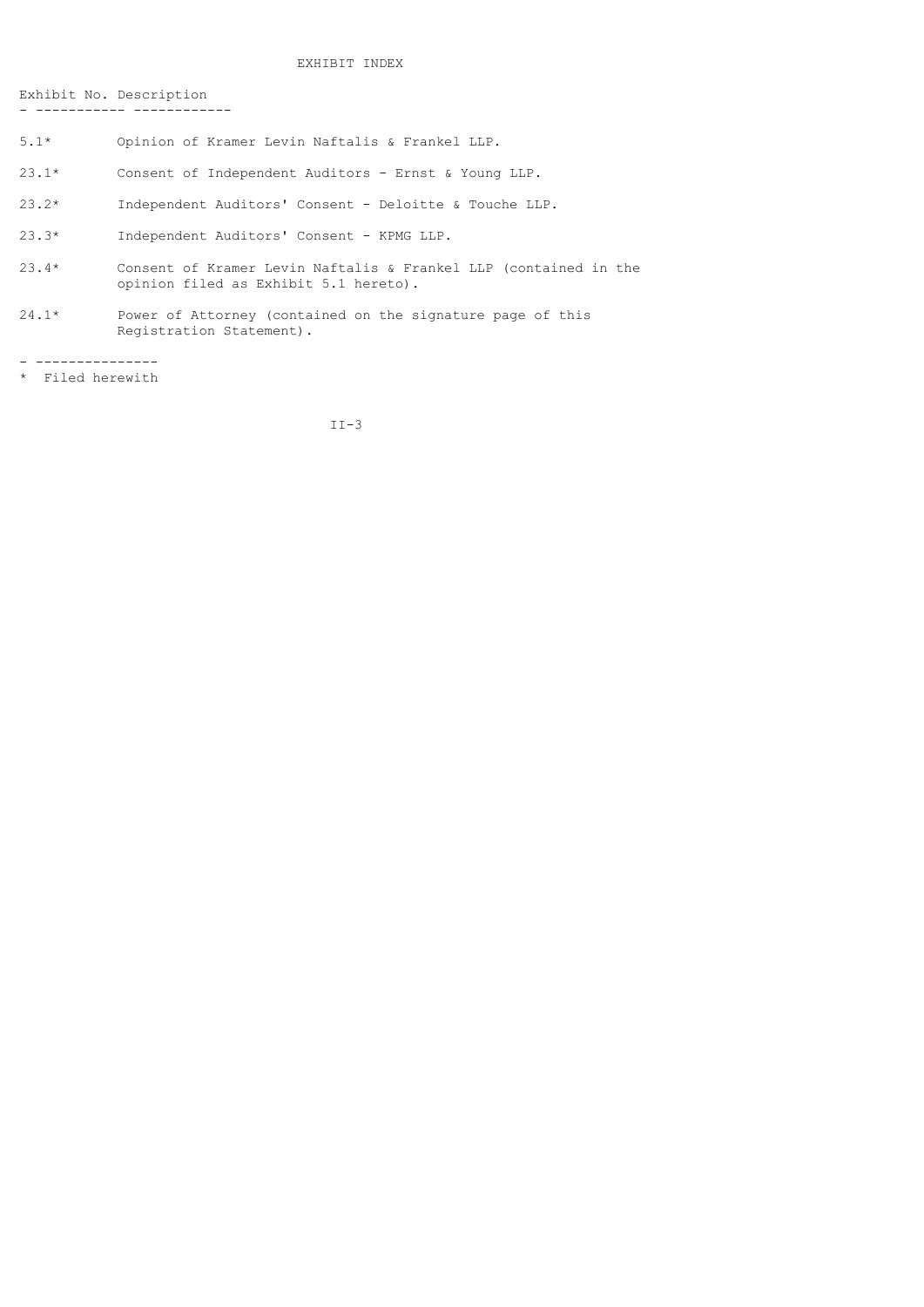# CONSENT OF INDEPENDENT AUDITORS

We consent to the reference to our firm under the caption "Experts" in the Registration Statement on Form S-3 and related Prospectus of Designs, Inc. for the registration of 19,395,500 shares of its common stock and to the incorporation by reference therein of our report dated March 11, 2002, with respect to the consolidated financial statements and schedule of Designs, Inc. included in its Annual Report (Form 10-K) for the year ended February 2, 2002, filed with the Securities and Exchange Commission.

/s/ ERNST & YOUNG LLP

Boston, Massachusetts June 14, 2002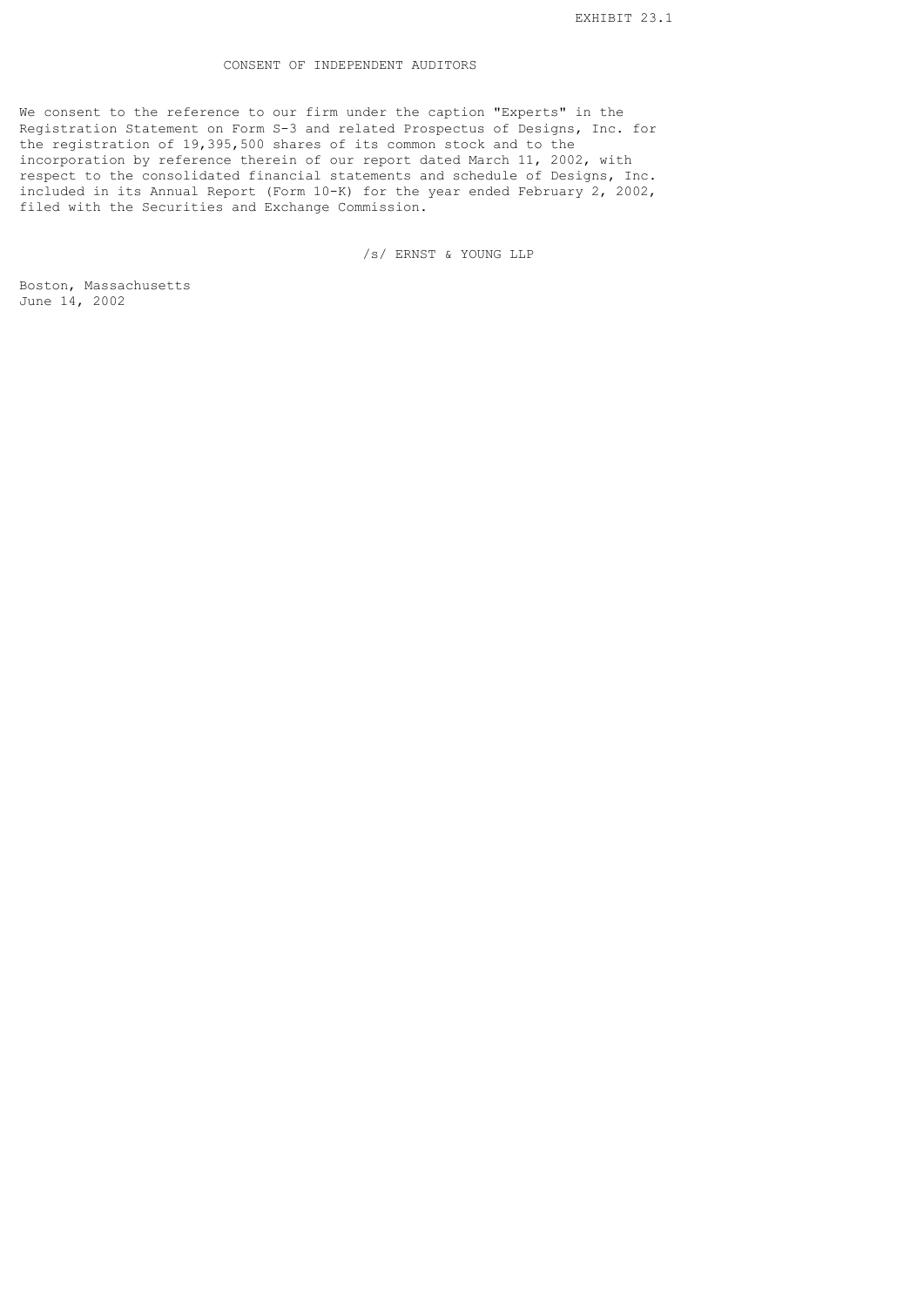To the Board of Directors Designs, Inc.:

We consent to the incorporation by reference in this Registration Statement of Designs, Inc. on Form S-3 of our report dated April 11, 2000, appearing in the Annual Report on Form 10-K of Designs, Inc. for the year ended February 2, 2002, and to the reference to us under the heading "Experts" in the Prospectus, which is part of this Registration Statement.

/s/ DELOITTE & TOUCHE LLP

Boston, Massachusetts June 14, 2002